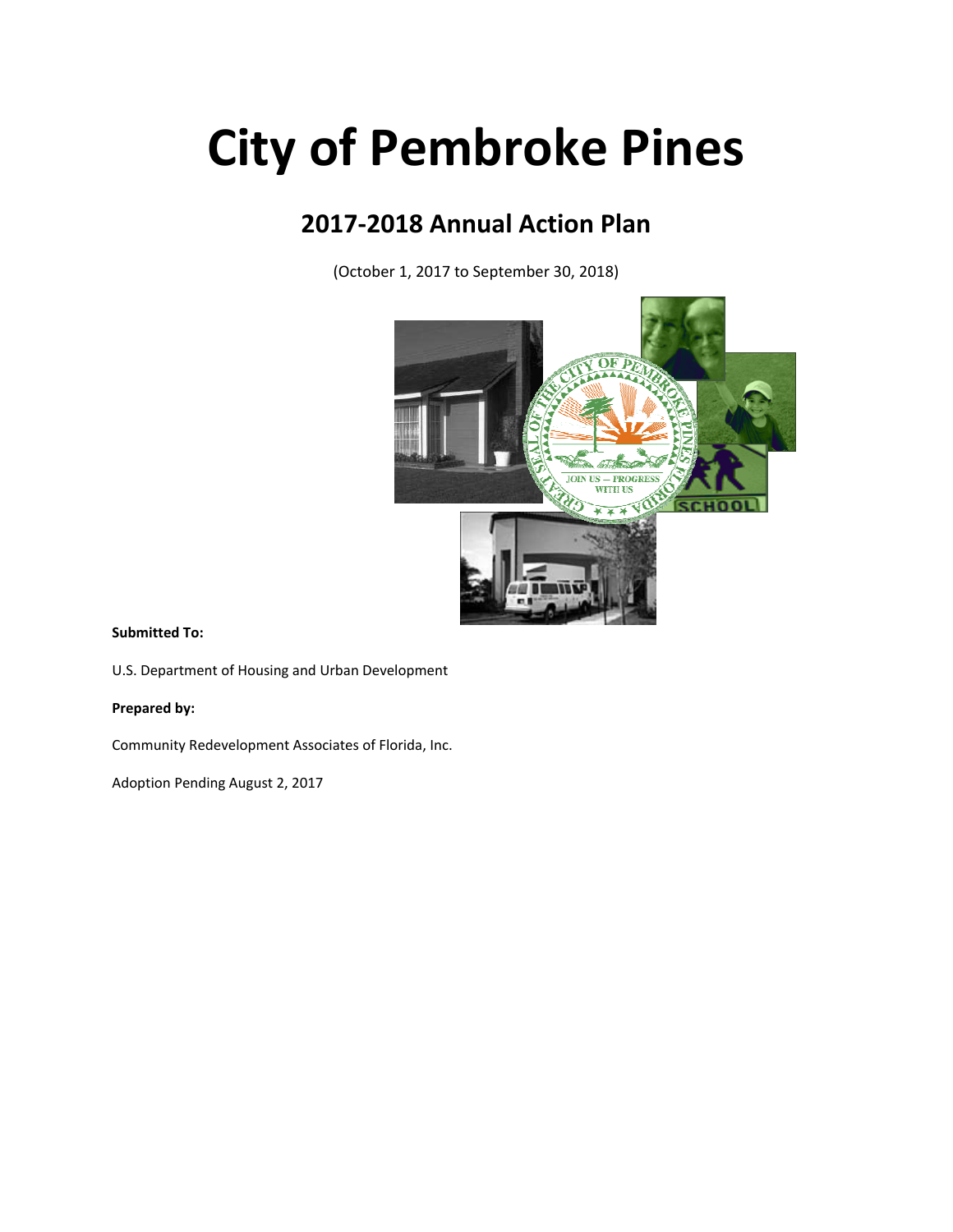# **Executive Summary**

# **AP‐05 Executive Summary ‐ 91.200(c), 91.220(b)**

#### **1. Introduction**

The Consolidated Plan, a five year strategic plan, is meant to address the needs of low and moderate income persons and families, including homeless individuals. The Consolidated Plan establishes the City's program priorities, goals, and objectives for its community development programs and sets the framework for subsequent one year action plans that describe specific activities that will be funded through the City's grant programs.

The City of Pembroke Pines became an entitlement grantee of federal funds in 1993. Since then the City has been receiving Community Development Block Grant (CDBG) funds. Since 1993, the City has also received substantial funds from the State Housing Initiative Partnership Program (SHIP), and beginning in 2004 has been receiving funds from the Home Investment Partnership (HOME) program, as a participating member of the Broward County HOME Consortium.

For the program year beginning October 1, 2017, the City of Pembroke Pines anticipates receiving an estimated \$761,981. All proposed activities' budgets will be proportionally increased or decreased from the estimated funding levels to match actual allocation amounts. In order for the City to receive this allocation of funding from HUD, the City must prepare and adopt a Consolidated Plan and One‐Year Action Plan. The Consolidated Plan is a five year strategic document that outlines an entitlement community's housing and community development priorities and objectives for carrying out HUD Programs. The One‐Year Action Plan includes the budget and action steps to meet the objectives of the Consolidated Plan. The City is expected to carry out a wide range of community development activities directed toward maintaining the City's affordable housing stock, sustaining neighborhoods, providing improved community facilities and public services, and promoting economic development.

The City of Pembroke Pines continues to maintain its communities through implementing appropriate strategies and by utilizing its Consolidated Plan, the City's Comprehensive Plan, Capital Improvement Plan (CIP) annual budgeting process, special redevelopment studies, grants, and intergovernmental coordination. The preparation of the City of Pembroke Pines' 2015‐2019 Consolidated Plan was made possible through fact finding, survey of service providers, a review of existing programs, interdepartmental consultation, and last but not least, citizen participation.

| <b>Priority</b>   | Proposed                | <b>Outcome Statement</b>           | Indicator           | 1 Year |
|-------------------|-------------------------|------------------------------------|---------------------|--------|
| <b>Objectives</b> | <b>Activities</b>       |                                    | Performance         | Goal   |
|                   | <b>Activity/Project</b> |                                    | <b>Measure</b>      |        |
| Decent            | Housing                 | Improve availability and           | Homes Rehabilitated | 10     |
| Housing           | Rehabilitation          | accessibility of decent housing in |                     |        |
| $DH-1$            | (Existing or            | the City in an effort to           |                     |        |
|                   | Acquired)               | maintain/improve housing stock     |                     |        |
|                   |                         | conditions for low/mod             |                     |        |

#### **2. Summary of the objectives and outcomes identified in the Plan**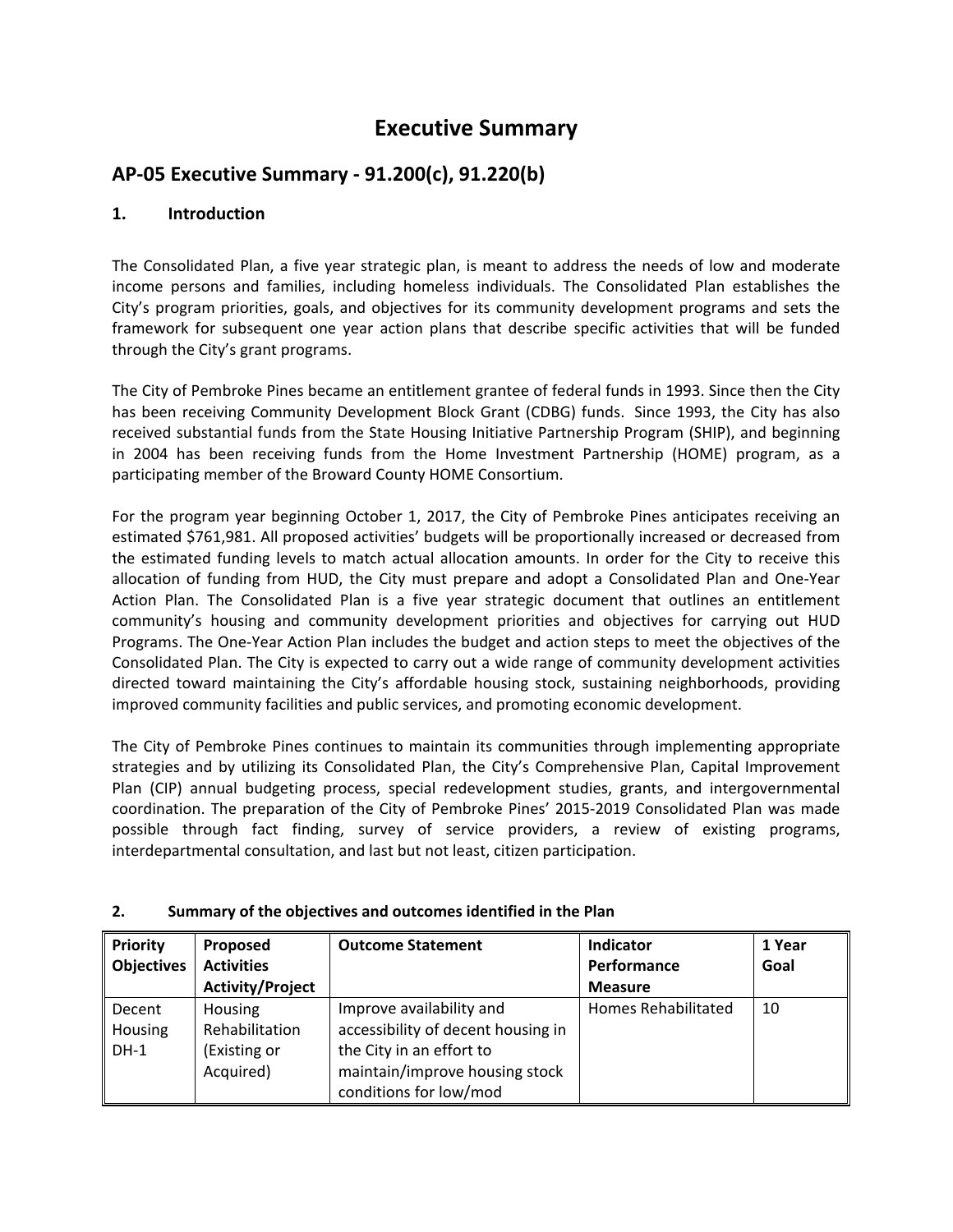| <b>Priority</b><br><b>Objectives</b> | Proposed<br><b>Activities</b>                                                             | <b>Outcome Statement</b>                                                                                                                                                                                                                                                                                                        | Indicator<br>Performance                                                                             | 1 Year<br>Goal |
|--------------------------------------|-------------------------------------------------------------------------------------------|---------------------------------------------------------------------------------------------------------------------------------------------------------------------------------------------------------------------------------------------------------------------------------------------------------------------------------|------------------------------------------------------------------------------------------------------|----------------|
|                                      | <b>Activity/Project</b>                                                                   |                                                                                                                                                                                                                                                                                                                                 | <b>Measure</b>                                                                                       |                |
|                                      |                                                                                           | households. (Including energy<br>efficiency improvements.)                                                                                                                                                                                                                                                                      |                                                                                                      |                |
| Decent<br>Housing $-$<br>$DH-1$      | Acquisition/<br>Rehabilitation                                                            | Increasing the availability of<br>affordable permanent housing in<br>standard condition to low<br>income and moderate-income<br>households.                                                                                                                                                                                     | # of units<br>acquired/rehabilitated                                                                 | $\mathbf 0$    |
| Decent<br>Housing<br>$DH-2$          | <b>First Time</b><br>Homebuyer<br>Assistance -<br>Down payment<br>Assistance -<br>General | Increasing the availability of<br>affordable permanent housing in<br>standard condition to low<br>income and moderate-income<br>families.                                                                                                                                                                                       | <b>Homes Purchased</b>                                                                               | $\Omega$       |
| Decent<br>Housing $-$<br>$DH-2$      | <b>Rental Housing</b>                                                                     | Increasing the availability of<br>affordable permanent housing in<br>standard condition to low<br>income households including<br>larger families, seniors and<br>supportive and special needs.                                                                                                                                  | Number of persons<br>assisted                                                                        | $\mathbf 0$    |
| Decent<br>Housing-<br>$DH-2$         | Mortgage/Rent<br>Assistance                                                               | Increasing the availability of<br>affordable permanent housing in<br>standard condition to low<br>income households including<br>larger families, seniors and<br>supportive and special needs.                                                                                                                                  | Number of persons<br>assisted                                                                        | $\mathbf 0$    |
| Decent<br>Housing<br>$DH-2$          | <b>Fair Housing</b><br>Outreach and<br>Promotion and<br>Housing<br>Programs<br>Education  | Increasing the availability of<br>affordable permanent housing in<br>standard condition to low<br>income and moderate-income<br>families, particularly to members<br>of disadvantaged minorities<br>without discrimination on the<br>basis of race, color, religion, sex,<br>national origin, familial status, or<br>disability | Number of Fair<br><b>Housing Activities</b><br>(Annual Assessment<br>of Fair Housing Action<br>Plan) | $\mathbf 0$    |

| Priority                                                             | <b>Proposed Activities</b>                                                                  | <b>Outcome Statement</b>                              | <b>Indicator Performance</b> | 1 Year |
|----------------------------------------------------------------------|---------------------------------------------------------------------------------------------|-------------------------------------------------------|------------------------------|--------|
| <b>Objectives</b>                                                    | <b>Activity/Project</b>                                                                     |                                                       | <b>Measure</b>               | Goal   |
| Suitable<br>$\parallel$ Living<br>Environment<br>$\parallel$ SL-1(1) | Public Services that<br>target<br>low/moderate<br>income or<br>special/underserved<br>needs | Improve availability and<br>accessibility to programs | Number of Persons<br>Served  | 1000   |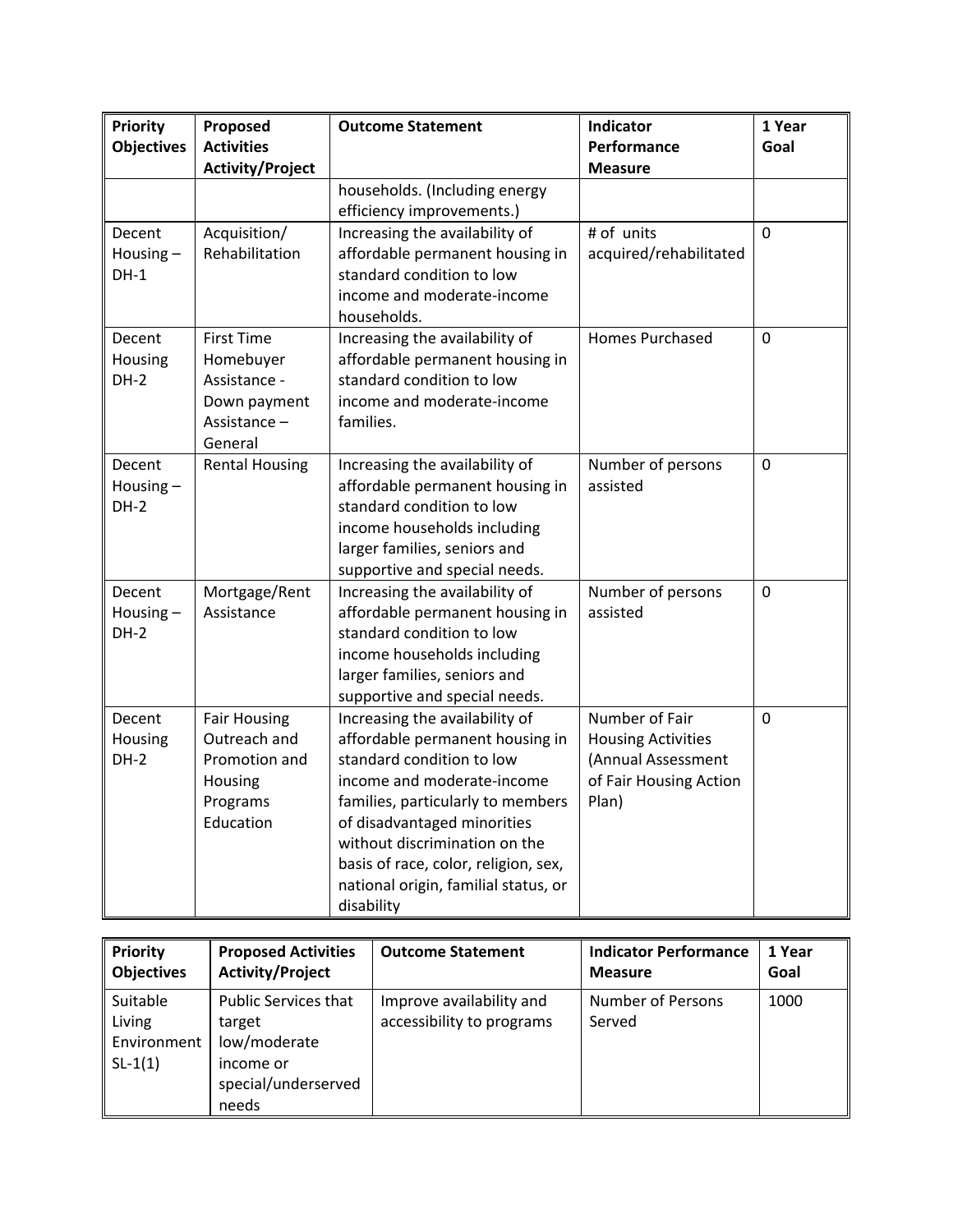| Suitable<br>Living<br>Environment<br>$SL-3(1)$ | Public<br>Infrastructure/Public<br>Facility<br>Improvements | Sustainability/promote<br>livable or viable<br>communities                                                                                                                         | Number of Public<br>Facilities improved. | $\mathbf{1}$ |
|------------------------------------------------|-------------------------------------------------------------|------------------------------------------------------------------------------------------------------------------------------------------------------------------------------------|------------------------------------------|--------------|
| Economic<br>Opportunity<br>$-$ EO-1(1)         | Job<br>Creation/Retention<br>and Section 3<br>Opportunities | Improve accessibility to<br>jobs made available to low<br>income persons living in<br>areas affected by those<br>programs and activities<br>under programs covered<br>by the plan. | Number of Jobs<br>Created/Retained       | $\Omega$     |
| Economic<br>Opportunity<br>$EO-3(1)$           | Commercial Façade<br>Improvements                           | Sustainability/promote<br>livable or viable<br>communities                                                                                                                         | <b>Commercial Buildings</b><br>Renovated | $\Omega$     |

#### **3. Evaluation of past performance**

The five‐year strategic plan outlined in the City's Consolidated Plan provided for assistance to low‐ and moderate-income persons and households as a number one goal. The City met this goal through the following activities:

Minor Home Repair/Residential Rehabilitation

- Removal of Architectural Barriers
- Public Service (Senior Center Transportation)
- Neighborhood Stabilization

These activities were funded in part or in whole by the CDBG, SHIP and HOME grant programs.

For Program Year 2015, the City proposed to assist residents under the various housing rehabilitation programs:

- Home Repair Activities Proposed:
	- ‐Planned Schedule of Services: MHR– 20
	- ‐Actual Performance: MHR– 23 (10 CDBG, 12 SHIP, and 1 HOME)

The City of Pembroke Pines has assisted 55 Households with purchase assistance. Public Service (Senior Transportation) – Through the City of Pembroke Pines' Public Service (Senior Transportation) program, the City assisted 784 unduplicated senior citizens in PY 2015. The City met its goal relative to the types of clients served and will continue to promote the program among the City's diverse population.

#### **4. Summary of citizen participation process and consultation process**

#### **Citizen Participation Plan**

According to federal regulation 570.431, applicants for federal funds, including entitlement jurisdictions, must develop a Citizen Participation Plan (CPP). The CPP sets forth the City's policies and procedures for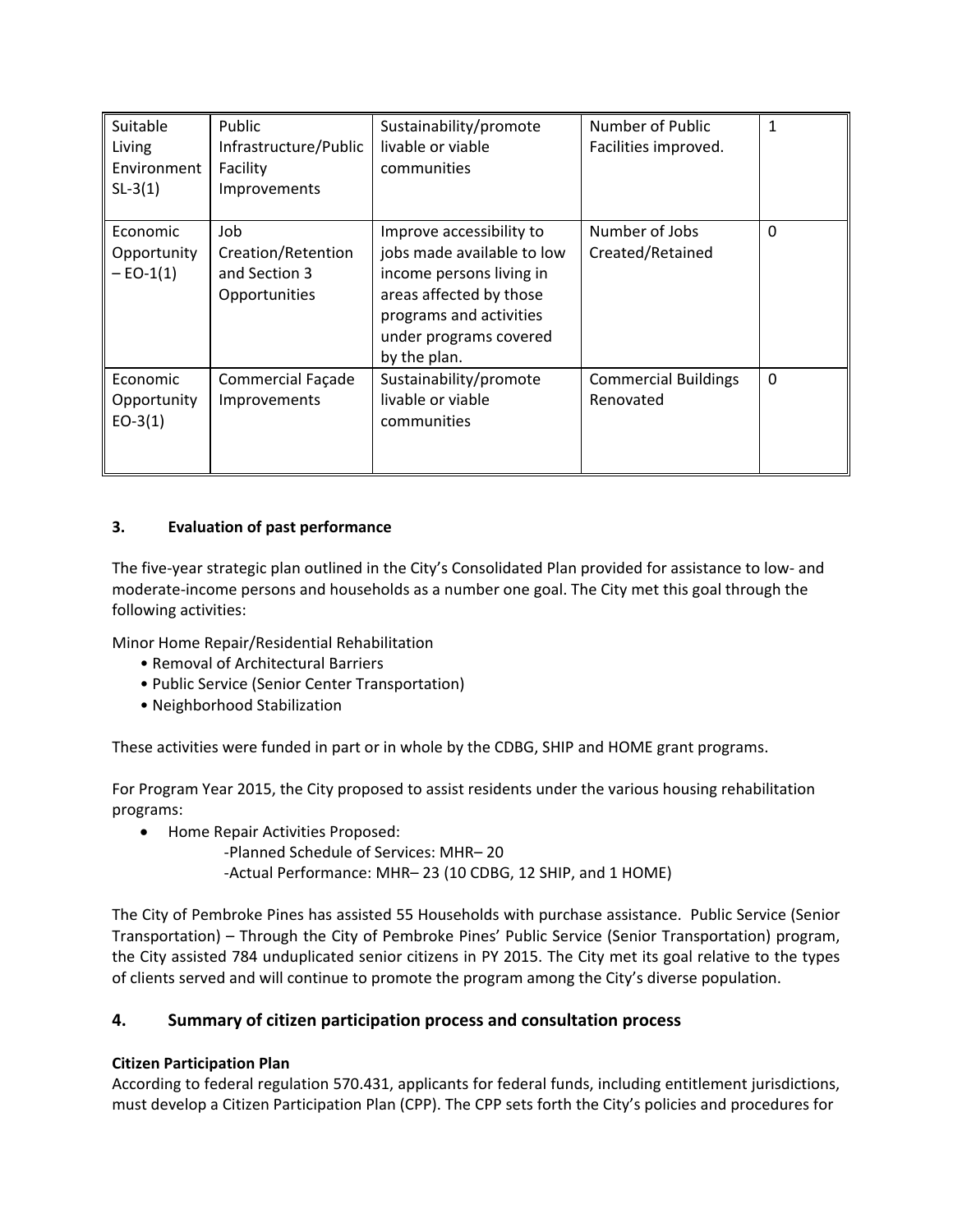1) Giving citizens timely notice and access to local meetings and information relating the City's proposed used of federal funds

- 2) Providing technical assistance
- 3) Conducting public hearing meetings,

4) Addressing the needs of non‐English speaking residents,

5) Responding to citizen complaints and grievances,

6) Encouraging citizen participation among the City's low and moderate‐income persons and households.

The City of Pembroke Pines had an existing CPP from prior plan submissions. This CPP was reviewed and utilized during the 2015‐2019 consolidated planning processes. A draft of the Consolidated Plan was made available for public review before being adopted by the City's Commission and subsequently being submitted to HUD.

Citizens are encouraged to participate in the planning process through public hearings held before the development of the Consolidated Plan draft and before the adoption of the Consolidated Plan. Provisions for non-English speaking persons and the disabled were also made available for those persons who requested it.

Citizen Participation Activities Timeline

- February May 2017 ‐ Interdepartmental Consultation
- February May 2017 Planning Research and Consultation
- May 14, 2017 Notice of Pre‐Development Hearing Published
- May 31, 2017 Pre‐Development Hearing Held
- June 25, 2017 Notice of Pre‐Adoption Hearing Published
- June 26, 2017 July 25, 2017 ‐ 30 Day Public Comment Period for Action Plan
- August 2, 2017 Pre‐Adoption Public Hearing and Adoption of Annual Action Plan
- August 9, 2017 Submit Final Action Plan to Broward County
- August 15, 2017 September 29, 2017 ‐ 45 Day HUD decision period.

A copy of Public Notices and Public Comments or Notes from the Public Comment period will be included as an Appendix.

#### **5. Summary of public comments**

No Public Comments at this time.

When/if written complaints are received, the Community & Economic Development Department will provide a substantive written response within 15 working days, when possible. Citizen comments and proposals submitted in response to the 30‐day public comment period (Reduced to 14‐Day public comment period for Action Plan Year 2017‐2018) for the Consolidated Plan and/or One‐Year Action Plan will be given consideration, and the plan may be modified, if deemed necessary by the Commission. A summary of all comments received will be appended to the plan.

# **6. Summary of comments or views not accepted and the reasons for not accepting them**

N/A.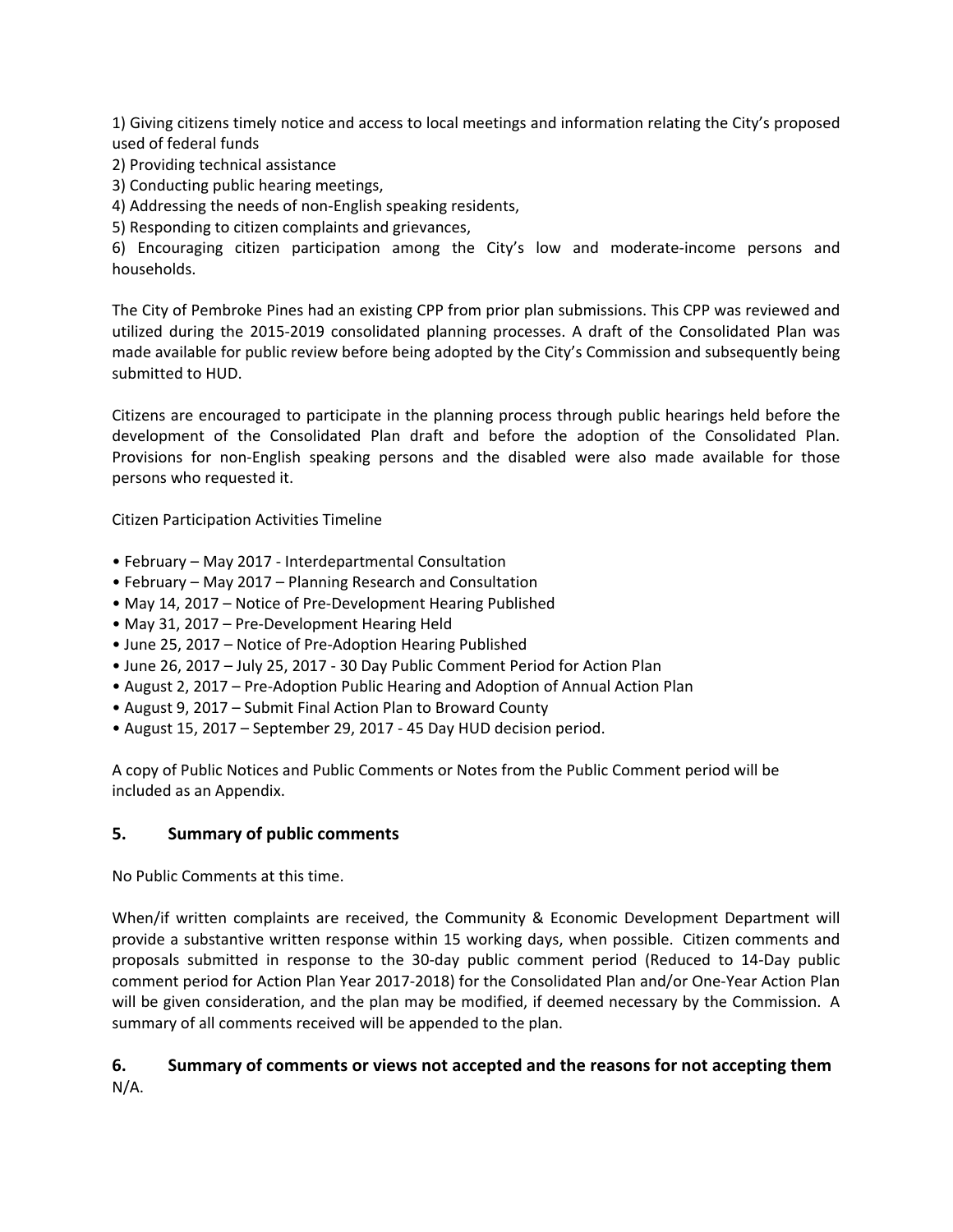## **7. Summary**

The City of Pembroke Pines Community Development Plan connects to County and regional goals for affordable housing, improved transit opportunities, economic development and workforce investment. The plan does reference the plan of other agencies that have regional jurisdiction that includes the City.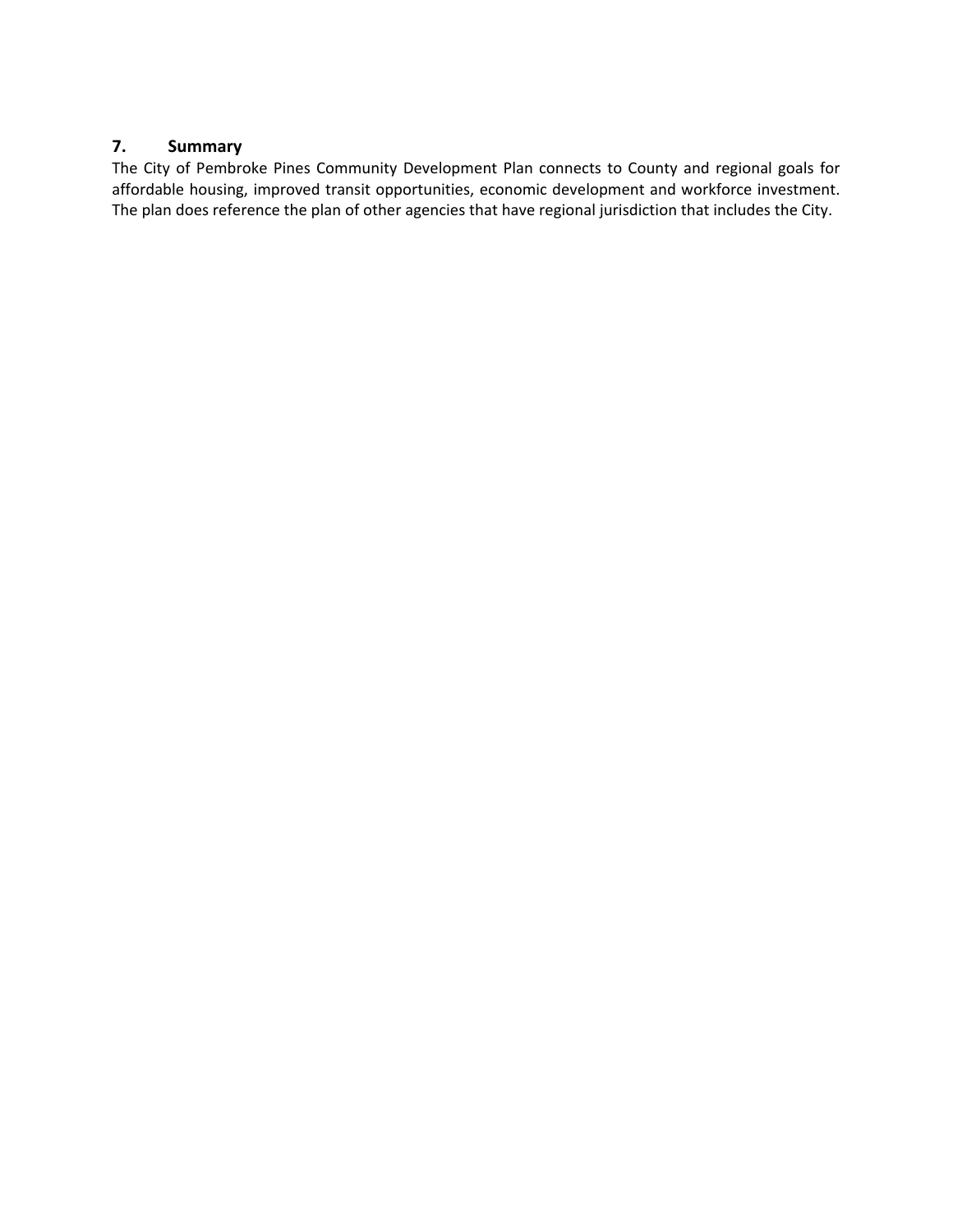# **The Process**

# **PR‐05 Lead & Responsible Agencies ‐ 91.200(b)**

## **1. Describe agency/entity responsible for preparing the Consolidated Plan and those responsible for administration of each grant program and funding source**

The following are the agencies/entities responsible for preparing the Consolidated Plan and those responsible for administration of each grant program and funding source.

| <b>Agency Role</b> | <b>Name</b>                   | <b>Department/Agency</b>     |  |  |  |
|--------------------|-------------------------------|------------------------------|--|--|--|
| Lead Agency        | <b>CITY OF PEMBROKE PINES</b> | Planning & Econ. Development |  |  |  |
|                    |                               |                              |  |  |  |
|                    |                               |                              |  |  |  |
| _ _<br>$\cdots$    |                               |                              |  |  |  |

**Table 1 – Responsible Agencies**

#### **Narrative**

The City of Pembroke Pines Planning and Economic Development Department is the lead agency for developing the City's 2015‐2019 Consolidated Plan and 2017 Action Plan will serve as the lead agency responsible for implementing and monitoring it. This effort will be coordinated with the City's contracted grant administrator, community services department, finance department, public works department, parks and recreational and other departments as needed to implement funded strategies each year. The City will also collaborate with outside agencies, including but not limited to the Broward County Continuum of Care and local housing authorities, local department of health and other public and private agencies essential to addressing priority needs and activities.

#### **Consolidated Plan Public Contact Information**

Joseph Yaciuk, AICP, Planning Administrator, Planning and Economic Development Department, City of Pembroke Pines, 601 City Center Way, 3rd Floor, Pembroke Pines, FL 33025, 954‐392‐2100 (Office) 954‐ 435‐6546 (Fax), jyaciuk@ppines.com

Marilyn Callwood, Community & Economic Development Manager, Community Redevelopment Associates of Florida, Inc., 8569 Pines Blvd, Suite 201, Pembroke Pines, Florida, 33024, 954‐431‐7866 ext. 126, mcallwood@crafla.org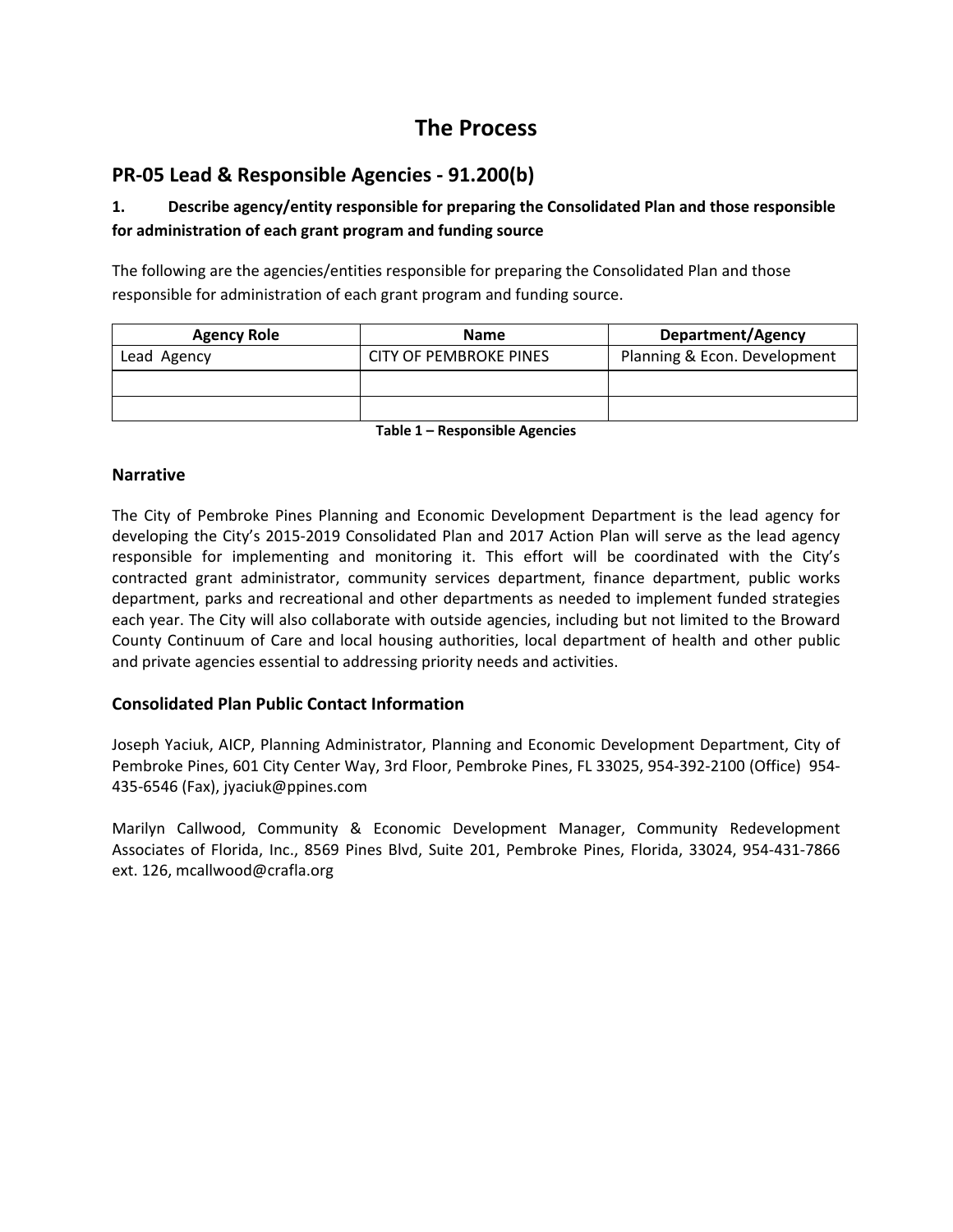# **AP‐10 Consultation ‐ 91.100, 91.200(b), 91.215(l)**

## **1. Introduction**

As part of the 2015‐2019 Consolidated Plan, agency providers in Broward County were consulted to gain a better understanding of what services they provide to Pembroke Pines Residents. Agencies were asked to describe what services, if any, are provided to the key target groups addressed in the Consolidated Plan. The needs assessment of the Consolidated Plan incorporates the findings from the consultation.

## **Provide a concise summary of the jurisdiction's activities to enhance coordination between public and assisted housing providers and private and governmental health, mental health and service agencies (91.215(I)).**

The list of providers reviewed includes housing, social service agencies and other entities, including those focusing on services to children, elderly persons, persons with disabilities, persons with HIV/AIDS, and their families, and homeless persons. Phone and email contacts were also made to key non‐profits and agencies that work with these specific groups to obtain a better understanding of their service or potential service to Pembroke Pines residents.

## **Describe coordination with the Continuum of Care and efforts to address the needs of homeless persons (particularly chronically homeless individuals and families, families with children, veterans, and unaccompanied youth) and persons at risk of homelessness**

The City of Pembroke Pines is a member of the Broward County Continuum of Care (COC) and is part of the year round local planning effort and network to alleviate homelessness in Broward County. The City participates in quarterly meetings that are held to obtain input from local municipalities. In May, the Broward County Homeless Initiative Partnership, which staffs the COC efforts, released data to the City for 2015 Point‐In‐Time Count.

## **Describe consultation with the Continuum(s) of Care that serves the jurisdiction's area in determining how to allocate ESG funds, develop performance standards and evaluate outcomes, and develop funding, policies and procedures for the administration of HMIS**

ESG funding is administered by the City of Fort Lauderdale.

**2. Describe Agencies, groups, organizations and others who participated in the process and describe the jurisdictions consultations with housing, social service agencies and other entities**

| Agency/Group/Organization             | BROWARD COUNTY HOUSING AUTHORITY |
|---------------------------------------|----------------------------------|
| <b>Agency/Group/Organization Type</b> | Housing<br>PHA                   |

**Table 2– Agencies, groups, organizations who participated**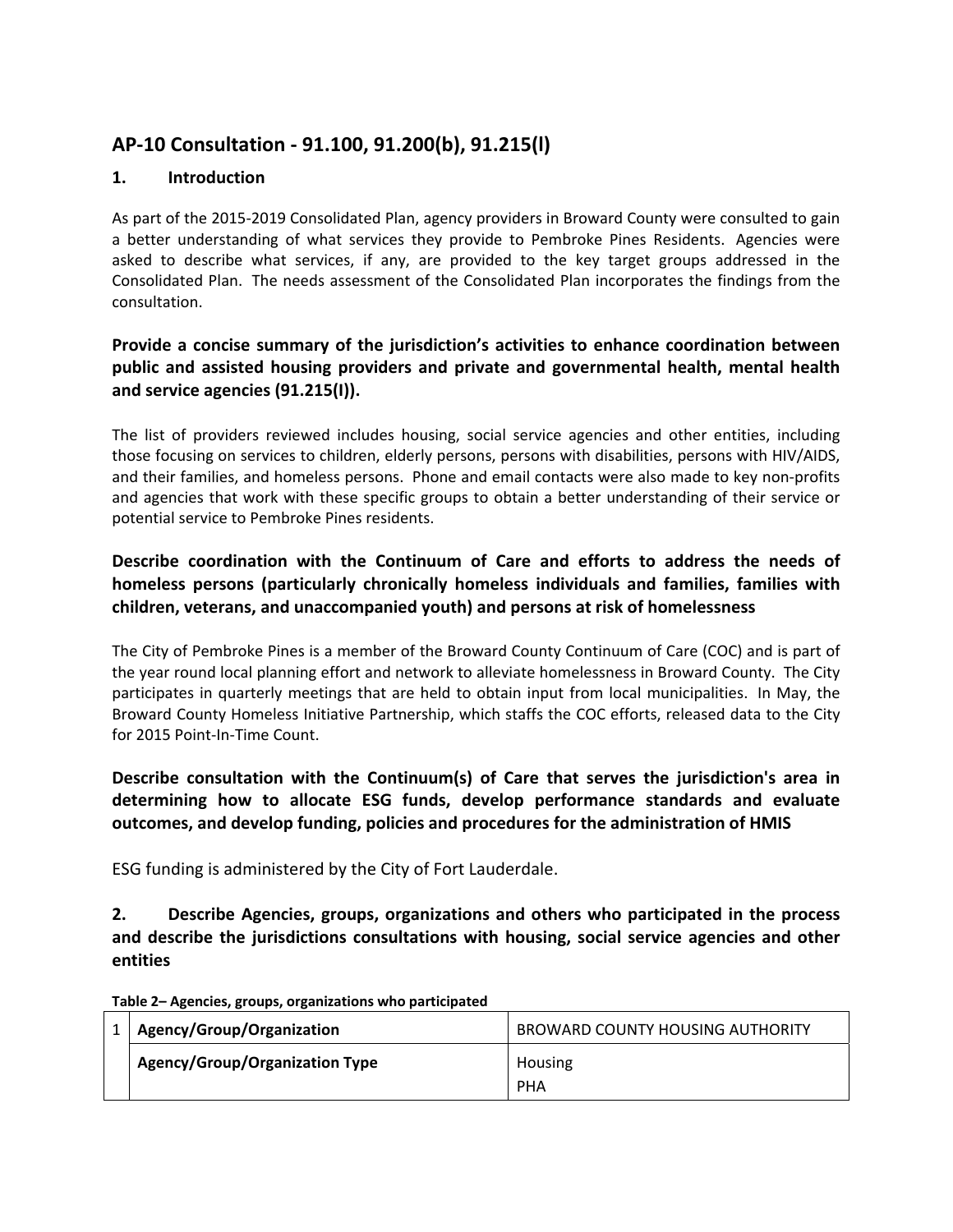|                | What section of the Plan was addressed by<br><b>Consultation?</b>                                                                                      | <b>Housing Need Assessment</b><br><b>Public Housing Needs</b>                                                                                                                                                        |
|----------------|--------------------------------------------------------------------------------------------------------------------------------------------------------|----------------------------------------------------------------------------------------------------------------------------------------------------------------------------------------------------------------------|
|                | How was the Agency/Group/Organization<br>consulted and what are the anticipated outcomes<br>of the consultation or areas for improved<br>coordination? | Departments were contacted via email.<br>Anticipated outcomes include gathering<br>input/data used in determining top priorities<br>in preparation of the 2015-2019 Consolidated<br>Plan.                            |
| $\overline{2}$ | Agency/Group/Organization                                                                                                                              | Dania Beach Housing Authority                                                                                                                                                                                        |
|                | Agency/Group/Organization Type                                                                                                                         | Housing<br>PHA                                                                                                                                                                                                       |
|                | What section of the Plan was addressed by<br><b>Consultation?</b>                                                                                      | <b>Housing Need Assessment</b><br><b>Public Housing Needs</b>                                                                                                                                                        |
|                | How was the Agency/Group/Organization<br>consulted and what are the anticipated outcomes<br>of the consultation or areas for improved<br>coordination? | Departments were contacted via email.<br>Anticipated outcomes include gathering<br>input/data used in determining top priorities<br>in preparation of the 2015-2019 Consolidated<br>Plan.                            |
| 3              | Agency/Group/Organization                                                                                                                              | Hollywood Housing Authority                                                                                                                                                                                          |
|                | <b>Agency/Group/Organization Type</b>                                                                                                                  | Housing<br><b>PHA</b>                                                                                                                                                                                                |
|                | What section of the Plan was addressed by<br><b>Consultation?</b>                                                                                      | <b>Housing Need Assessment</b><br><b>Public Housing Needs</b>                                                                                                                                                        |
|                | How was the Agency/Group/Organization<br>consulted and what are the anticipated outcomes<br>of the consultation or areas for improved<br>coordination? | Departments were contacted via email.<br>Anticipated outcomes include gathering<br>input/data used in determining top priorities<br>in preparation of the 2015-2019 Consolidated<br>Plan.                            |
| 4              | Agency/Group/Organization                                                                                                                              | BROWARD PARTNERSHIP FOR THE HOMELESS                                                                                                                                                                                 |
|                | <b>Agency/Group/Organization Type</b>                                                                                                                  | Housing<br>Services - Housing<br>Services-Children<br>Services-Elderly Persons<br>Services-Persons with Disabilities<br>Services-Persons with HIV/AIDS<br>Services-Victims of Domestic Violence<br>Services-homeless |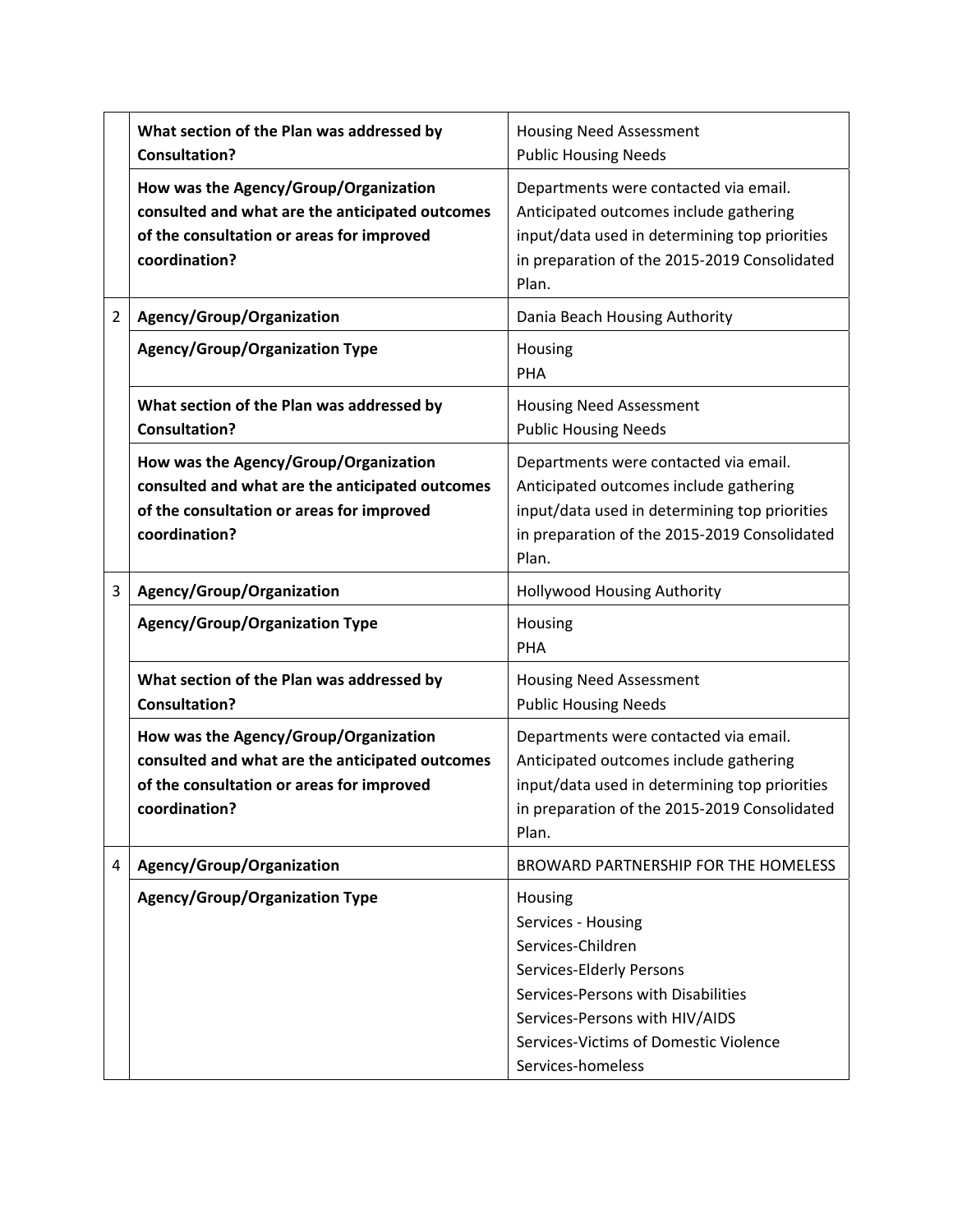|   | What section of the Plan was addressed by<br><b>Consultation?</b>                                                                                      | <b>Housing Need Assessment</b><br><b>Public Housing Needs</b><br><b>Homelessness Strategy</b><br>Homeless Needs - Chronically homeless<br>Homeless Needs - Families with children<br>Homelessness Needs - Veterans<br>Homelessness Needs - Unaccompanied youth                                    |  |
|---|--------------------------------------------------------------------------------------------------------------------------------------------------------|---------------------------------------------------------------------------------------------------------------------------------------------------------------------------------------------------------------------------------------------------------------------------------------------------|--|
|   | How was the Agency/Group/Organization<br>consulted and what are the anticipated outcomes<br>of the consultation or areas for improved<br>coordination? | Departments were contacted via email.<br>Anticipated outcomes include gathering<br>input/data used in determining top priorities<br>in preparation of the 2015-2019 Consolidated<br>Plan.                                                                                                         |  |
| 5 | Agency/Group/Organization                                                                                                                              | HISPANIC UNITY OF FLORIDA INC.                                                                                                                                                                                                                                                                    |  |
|   | <b>Agency/Group/Organization Type</b>                                                                                                                  | Services-Children<br>Services-Elderly Persons<br>Services-Persons with Disabilities<br>Services-Persons with HIV/AIDS<br>Services-Victims of Domestic Violence<br>Services-homeless<br>Services-Health<br>Services-Education<br>Services-Employment<br>Service-Fair Housing<br>Services - Victims |  |
|   | What section of the Plan was addressed by<br><b>Consultation?</b>                                                                                      | Non-Homeless Special Needs                                                                                                                                                                                                                                                                        |  |
|   | How was the Agency/Group/Organization<br>consulted and what are the anticipated outcomes<br>of the consultation or areas for improved<br>coordination? | Departments were contacted via email.<br>Anticipated outcomes include gathering<br>input/data used in determining top priorities<br>in preparation of the 2015-2019 Consolidated<br>Plan.                                                                                                         |  |
| 6 | Agency/Group/Organization                                                                                                                              | <b>BROWARD COUNTY BUREAU OF CHILDREN &amp;</b><br><b>FAMILY SERVICES</b>                                                                                                                                                                                                                          |  |
|   | <b>Agency/Group/Organization Type</b>                                                                                                                  | Services-Children<br>Services-homeless<br>Services-Health<br>Services-Education                                                                                                                                                                                                                   |  |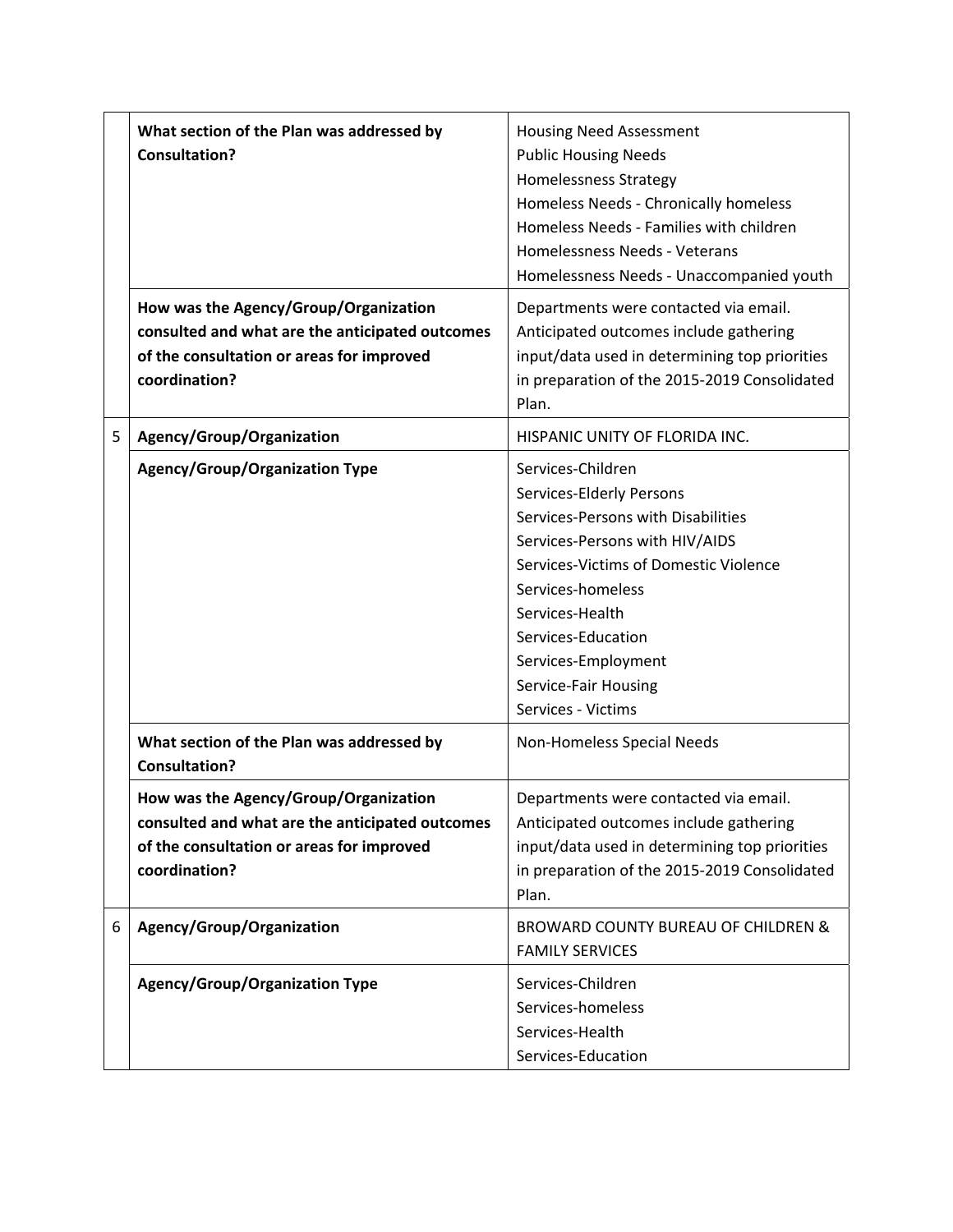| What section of the Plan was addressed by                                                                                                              | Homeless Needs - Chronically homeless                                                                                                                                                     |  |
|--------------------------------------------------------------------------------------------------------------------------------------------------------|-------------------------------------------------------------------------------------------------------------------------------------------------------------------------------------------|--|
| <b>Consultation?</b>                                                                                                                                   | Non-Homeless Special Needs                                                                                                                                                                |  |
| How was the Agency/Group/Organization<br>consulted and what are the anticipated outcomes<br>of the consultation or areas for improved<br>coordination? | Departments were contacted via email.<br>Anticipated outcomes include gathering<br>input/data used in determining top priorities<br>in preparation of the 2015-2019 Consolidated<br>Plan. |  |

# **Identify any Agency Types not consulted and provide rationale for not consulting**

N/A

## **Other local/regional/state/federal planning efforts considered when preparing the Plan**

| Name of Plan      | <b>Lead Organization</b>                                    | How do the goals of your Strategic Plan overlap with the<br>goals of each plan?                                                                                                                                          |
|-------------------|-------------------------------------------------------------|--------------------------------------------------------------------------------------------------------------------------------------------------------------------------------------------------------------------------|
| Continuum of Care | <b>Broward County</b><br>Homeless Initiative<br>Partnership | Through the outreach process, the County has identified<br>homelessness, rapid re-housing, and homelessness<br>prevention services as a priority. These services will help<br>strengthen the Continuum of Care Strategy. |

**Table 3– Other local / regional / federal planning efforts** 

# **Describe cooperation and coordination with other public entities, including the State and any adjacent units of general local government, in the implementation of the Consolidated Plan (91.215(l))**

The City of Pembroke Pines reviewed Broward County's current consolidated Plan while preparing its 2015-2019 Consolidated Plan. The plan was made available for review during the City's 30 Day Public Comment Period.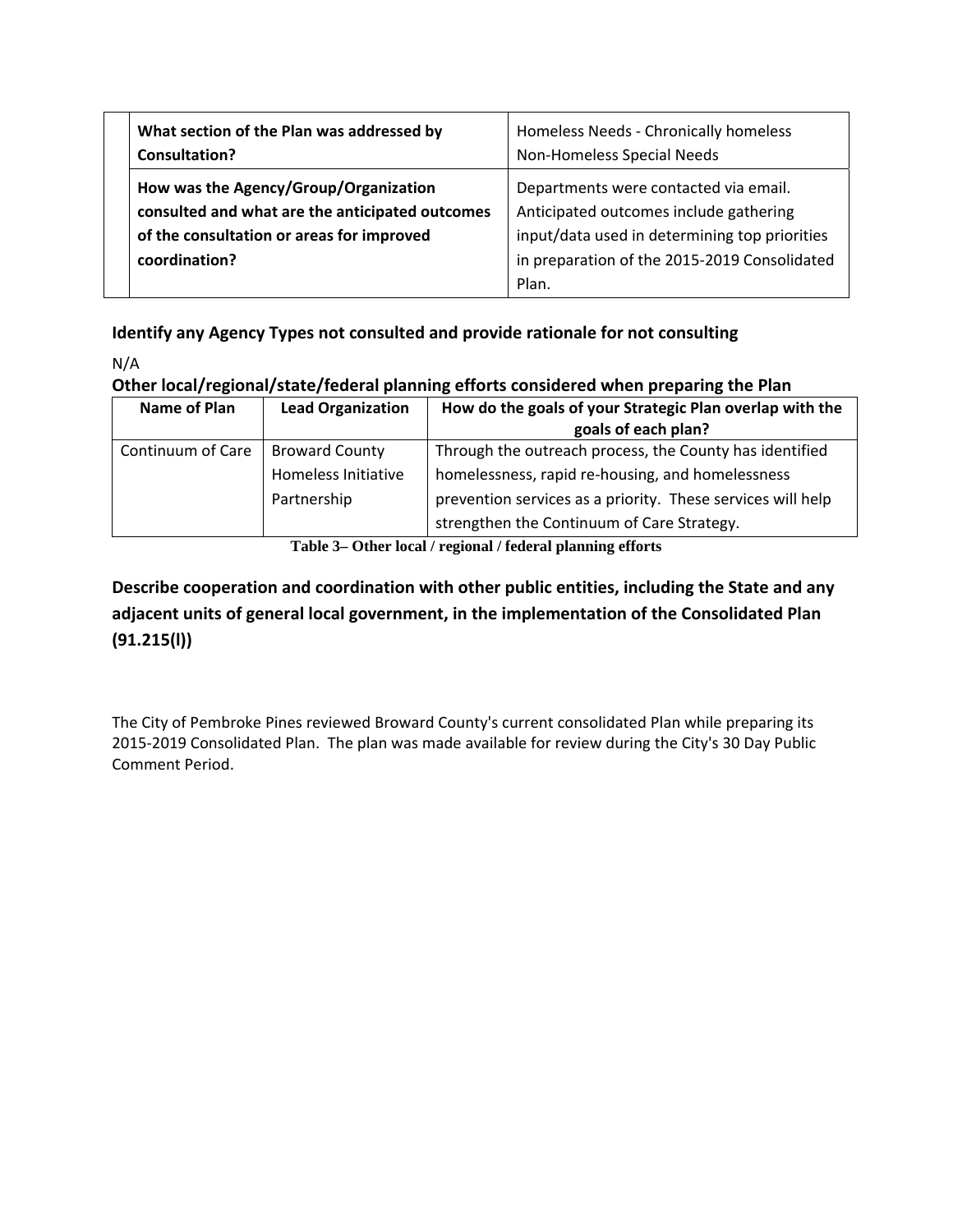# **AP‐12 Citizen Participation ‐ 91.401, 91.105, 91.200(c)**

## **1. Summary of citizen participation process/Efforts made to broaden citizen participation Summarize citizen participation process and how it impacted goal‐setting**

The City of Pembroke Pines' existing citizen participation plan was reviewed and utilized during the 2015-2019 consolidated and 2017 Action Plan process. A draft of the Consolidated Plan was made available for public review before being adopted by the City's Commission and subsequently being submitted to HUD.

Citizens are encouraged to participate through public hearings held before the development of the draft and adoption of the 2017 Action Plan. Provisions for non‐English speaking persons and the disabled were also made available. A copy of the public notices and any public comments received are included in the Appendix of this plan.

#### **Citizen Participation Outreach**

| Sort<br>Order  | Mode of<br>Outreach | <b>Target of</b><br>Outreach            | <b>Summary of</b><br>response/                                                                          | Summary of<br>comments | <b>Summary of</b><br>comments not | <b>URL</b><br>(If applicable) |
|----------------|---------------------|-----------------------------------------|---------------------------------------------------------------------------------------------------------|------------------------|-----------------------------------|-------------------------------|
|                |                     |                                         | attendance                                                                                              | received               | accepted<br>and reasons           |                               |
| $\mathbf{1}$   | Newspaper<br>Ad     | Non-<br>targeted/bro<br>ad<br>community | May 14, 2017 -<br>Pre-<br>Development<br>Notice<br>Advertised                                           | N/A                    | N/A                               |                               |
| $\overline{2}$ | Public<br>Hearing   | Non-<br>targeted/bro<br>ad<br>community | May 31, 2017 -<br>Pre-<br>Development<br><b>Hearing Held</b>                                            | N/A                    | N/A                               |                               |
| $\overline{3}$ | Newspaper<br>Ad     | Non-<br>targeted/bro<br>ad<br>community | June 25, 2017 -<br>Pre-Adoption<br><b>Hearing</b><br>Advertised                                         | N/A                    | N/A                               |                               |
| 4              | Newspaper<br>Ad     | Non-<br>targeted/bro<br>ad<br>community | July 16, 2017 -<br>Notice of<br>Intent to<br>Request<br>Release of<br>Funds<br>(NOI/RROF)<br>Advertised | N/A                    | N/A                               |                               |
| 5              | Public<br>Hearing   | Non-<br>targeted/bro<br>ad<br>community | August 2, 2017<br>- Pre-Adoption<br><b>Hearing</b>                                                      | Pending                | Pending                           |                               |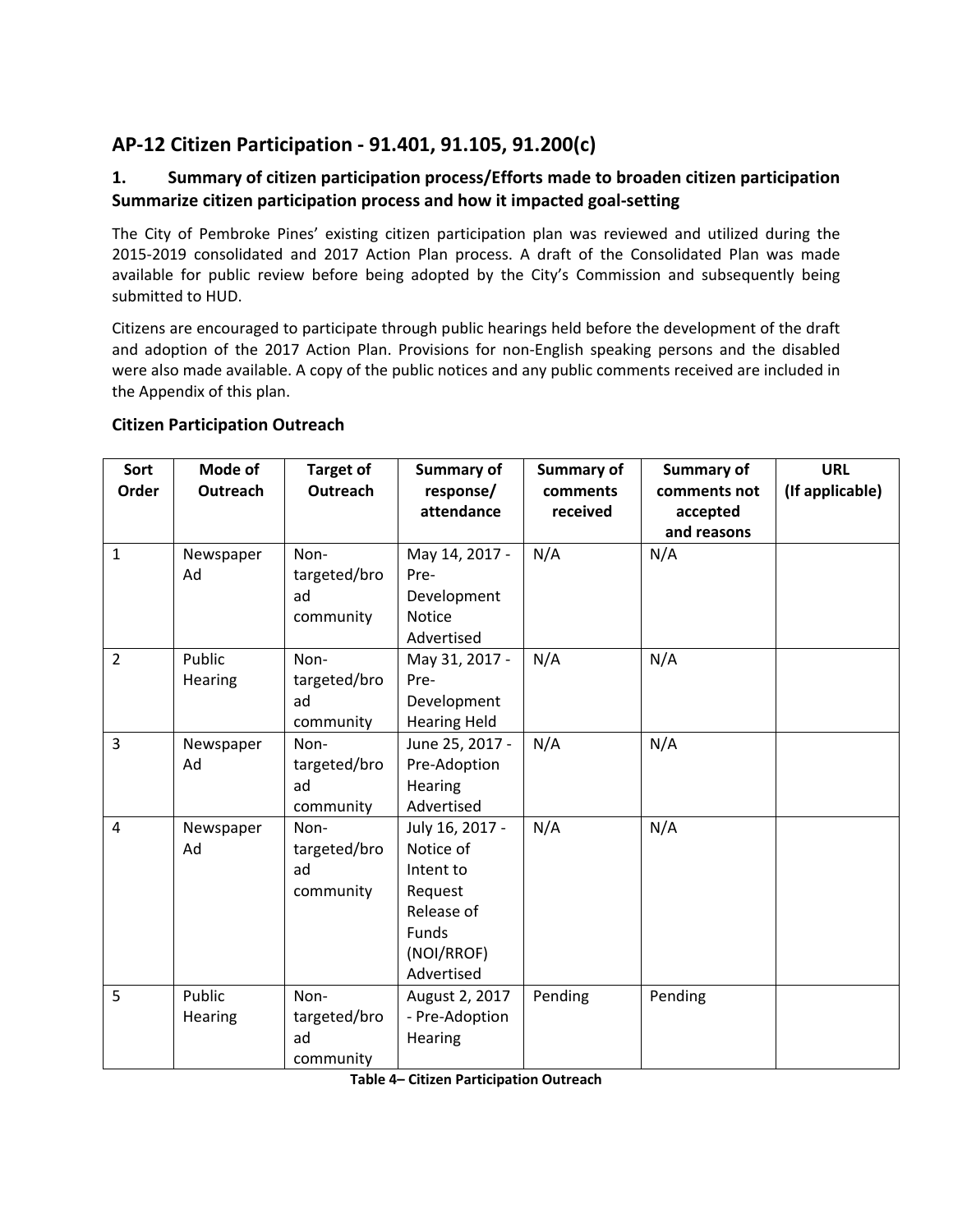# **Expected Resources**

## **AP‐15 Expected Resources ‐ 91.420(b), 91.220(c)(1,2) Introduction**

Below is <sup>a</sup> list of federal, state and local (public and private resources) that are reasonably expected to be available during this Consolidated Plan period.

#### **Anticipated Resources**

| Program     | <b>Source</b> | <b>Uses of Funds</b>   | <b>Expected Amount Available Year 3</b> |         |                   |         | Expected         | <b>Narrative Description</b>               |
|-------------|---------------|------------------------|-----------------------------------------|---------|-------------------|---------|------------------|--------------------------------------------|
|             | оf            |                        | Annual                                  | Program | <b>Prior Year</b> | Total:  | <b>Amount</b>    |                                            |
|             | <b>Funds</b>  |                        | <b>Allocation:</b>                      | Income: | <b>Resources:</b> |         | <b>Available</b> |                                            |
|             |               |                        |                                         |         |                   |         | <b>Reminder</b>  |                                            |
|             |               |                        |                                         |         |                   |         | of ConPlan       |                                            |
|             |               |                        |                                         |         |                   |         |                  |                                            |
| <b>CDBG</b> | public -      | Acquisition            |                                         |         |                   |         |                  | CDBG allocation used to carry out priority |
|             | federal       | Admin and              |                                         |         |                   |         |                  | need projects including housing, public    |
|             |               | Planning               |                                         |         |                   |         |                  | improvement, public services, economic     |
|             |               | Economic               |                                         |         |                   |         |                  | development activities and general         |
|             |               | Development            |                                         |         |                   |         |                  | planning/program administration within the |
|             |               | Housing                |                                         |         |                   |         |                  | City.                                      |
|             |               | Public                 |                                         |         |                   |         |                  |                                            |
|             |               | Improvements           |                                         |         |                   |         |                  |                                            |
|             |               | <b>Public Services</b> | 761,981                                 | 0       | 0                 | 761,981 | 1,473,957        |                                            |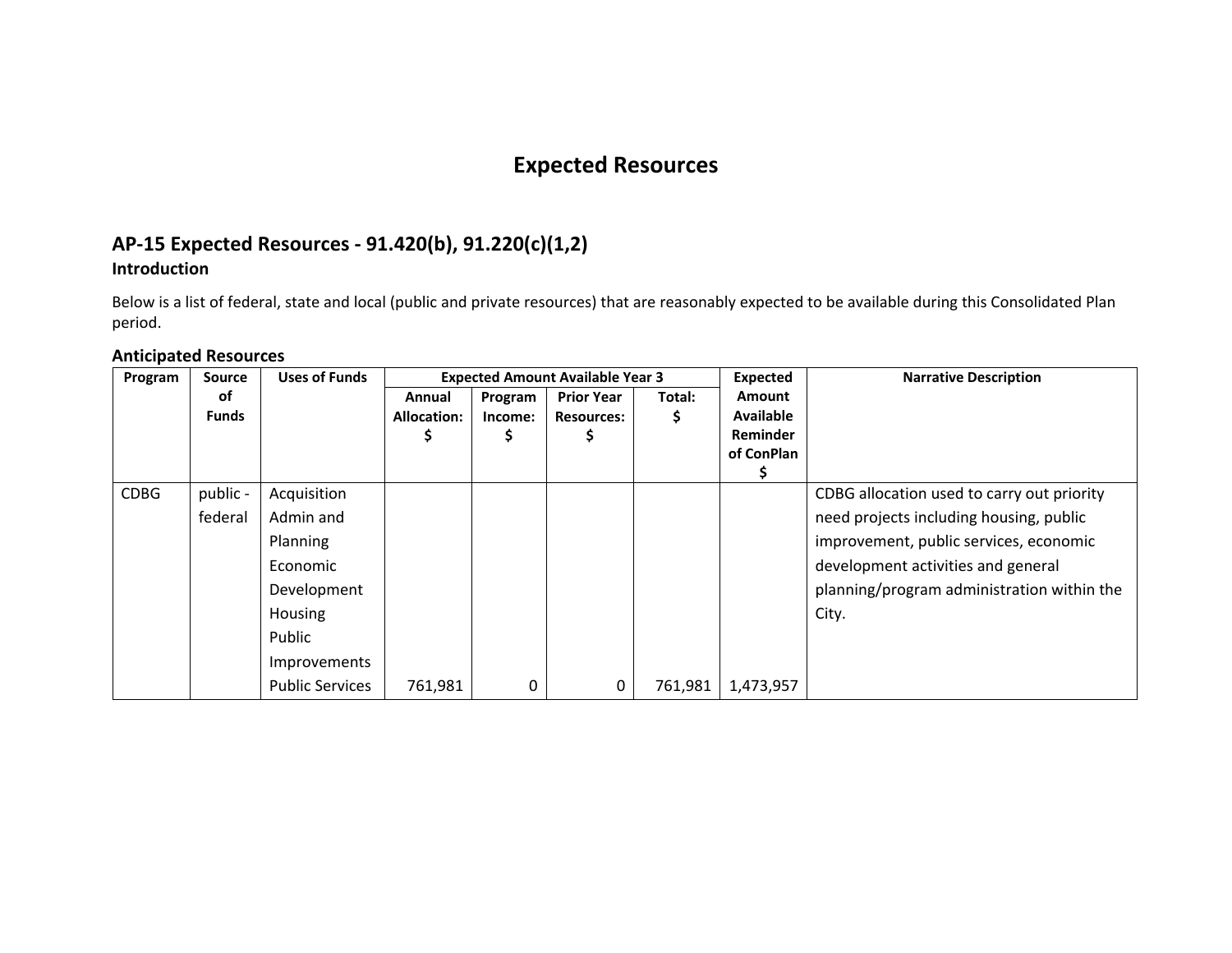| Program | <b>Source</b> | <b>Uses of Funds</b> |                    |         | <b>Expected Amount Available Year 3</b> |           | <b>Expected</b>  | <b>Narrative Description</b>                     |
|---------|---------------|----------------------|--------------------|---------|-----------------------------------------|-----------|------------------|--------------------------------------------------|
|         | of            |                      | Annual             | Program | <b>Prior Year</b>                       | Total:    | Amount           |                                                  |
|         | <b>Funds</b>  |                      | <b>Allocation:</b> | Income: | <b>Resources:</b>                       | S         | <b>Available</b> |                                                  |
|         |               |                      |                    | \$      | \$                                      |           | Reminder         |                                                  |
|         |               |                      |                    |         |                                         |           | of ConPlan<br>\$ |                                                  |
| Other   | public -      | Housing              |                    |         |                                         |           |                  | The City of Pembroke Pines receives funds        |
|         | federal       |                      |                    |         |                                         |           |                  | from the HOME Incentives Partnership             |
|         |               |                      |                    |         |                                         |           |                  | (HOME) program. This is Federal money the        |
|         |               |                      |                    |         |                                         |           |                  | City receives as a participating jurisdiction of |
|         |               |                      |                    |         |                                         |           |                  | the Broward County HOME Consortium. The          |
|         |               |                      |                    |         |                                         |           |                  | members' combined allocation meets the           |
|         |               |                      |                    |         |                                         |           |                  | threshold for HOME funding. HOME funds           |
|         |               |                      |                    |         |                                         |           |                  | can only be used to address housing needs        |
|         |               |                      |                    |         |                                         |           |                  | of household at 80% AMI or less. The City        |
|         |               |                      |                    |         |                                         |           |                  | will use HOME funds for home repair and/or       |
|         |               |                      | 198,599            | 0       | 0                                       | 198,599   | 417,537          | purchase assistance.                             |
| Other   | public -      | Housing              |                    |         |                                         |           |                  | SHIP funds are distributed on an entitlement     |
|         | state         |                      |                    |         |                                         |           |                  | basis to CDBG grantees in Florida and is         |
|         |               |                      |                    |         |                                         |           |                  | funded by real estate documentary stamps.        |
|         |               |                      |                    |         |                                         |           |                  | The expected allocation has been                 |
|         |               |                      |                    |         |                                         |           |                  | determined based on the previous                 |
|         |               |                      | 1,010,364          | 0       | $\mathbf 0$                             | 1,010,364 | 1,331,793        | Consolidated Plan funding level.                 |

**Table 5 ‐ Expected Resources – Priority Table**

## Explain how federal funds will leverage those additional resources (private, state and local funds), including a description of how **matching requirements will be satisfied**

Federal funds will be used to leverage other resources available to extend the level of assistance the City can provide or scope of project that can be undertaken. The City currently does not have any funding source that requires matching.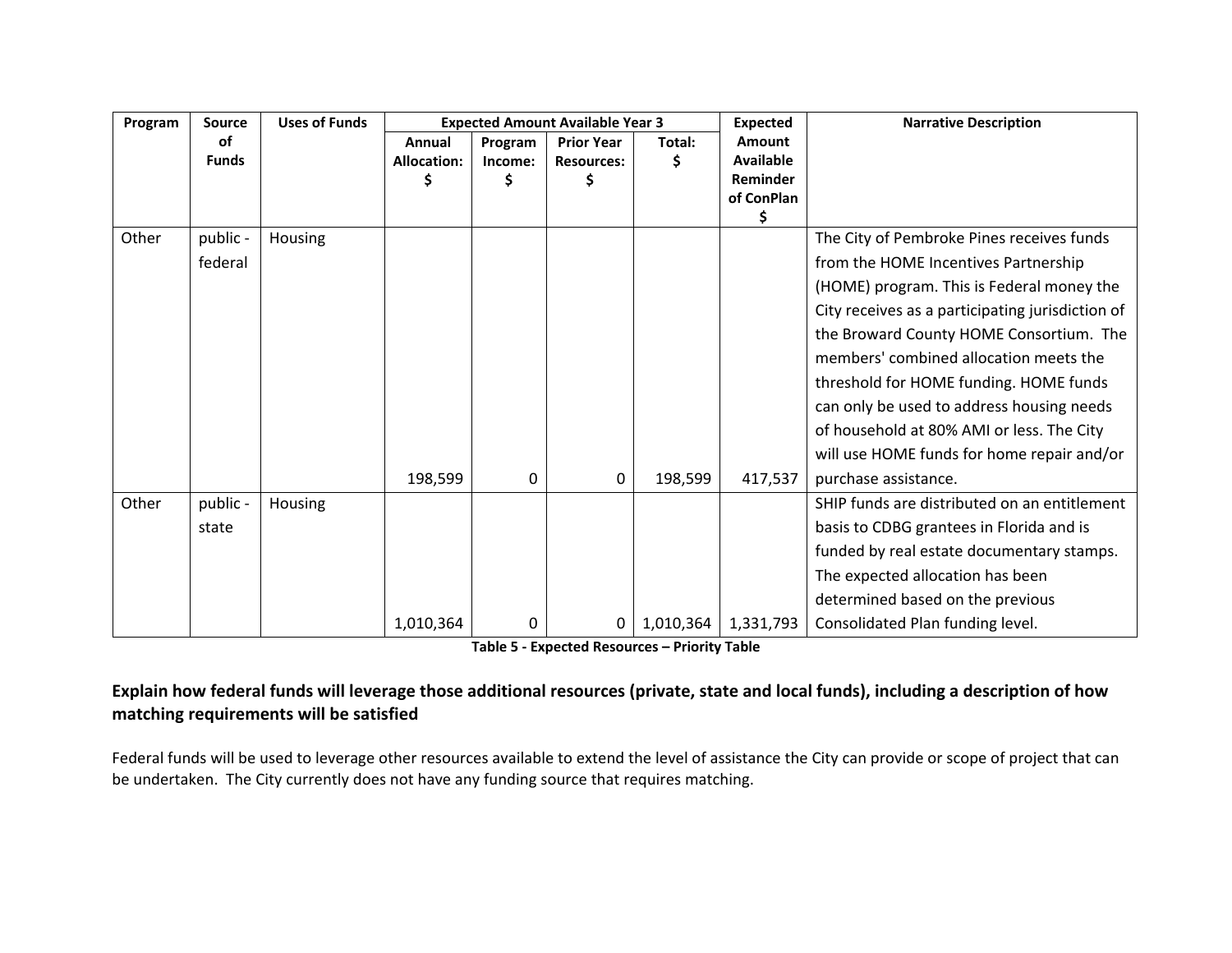#### **If appropriate, describe publically owned land or property located within the jurisdiction that may be used to address the needs identified in the plan**

All City-owned inventory has been mapped as part of the State's requirement that the City maintain a printed inventory of locally‐owned land suitable for affordable housing. The several parcels of land that the City owns are committed to public use, such as parks; undevelopable, such as streets or landscape buffers; or lack the proper zoning. Therefore, it has been determined that they are not suitable for affordable housing. Every three years the City commission will review the inventory of City-owned lands and their suitability for use as affordable housing.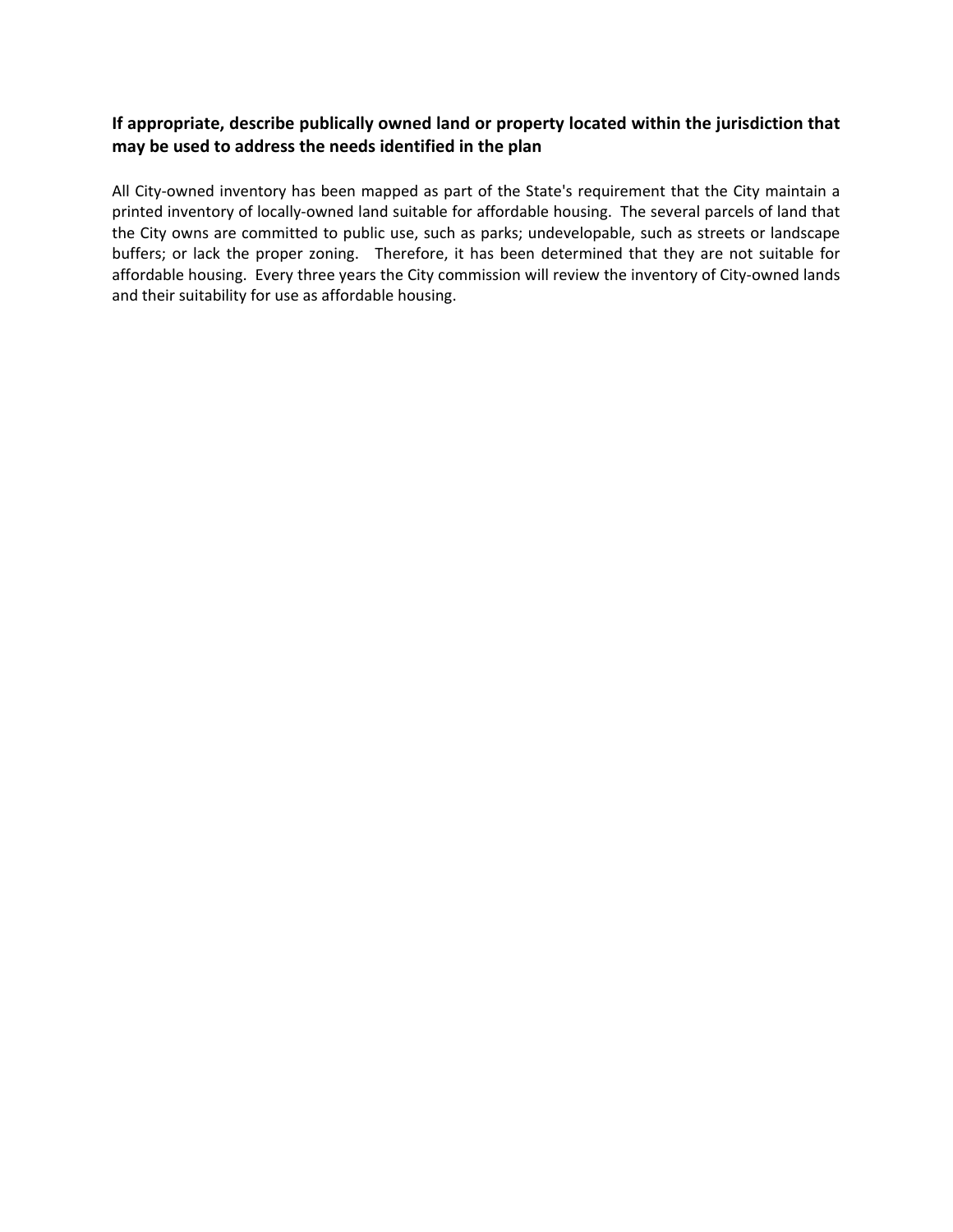# **Annual Goals and Objectives**

**AP‐20 Annual Goals and Objectives ‐ 91.420, 91.220(c)(3)&(e)**

**Goals Summary Information**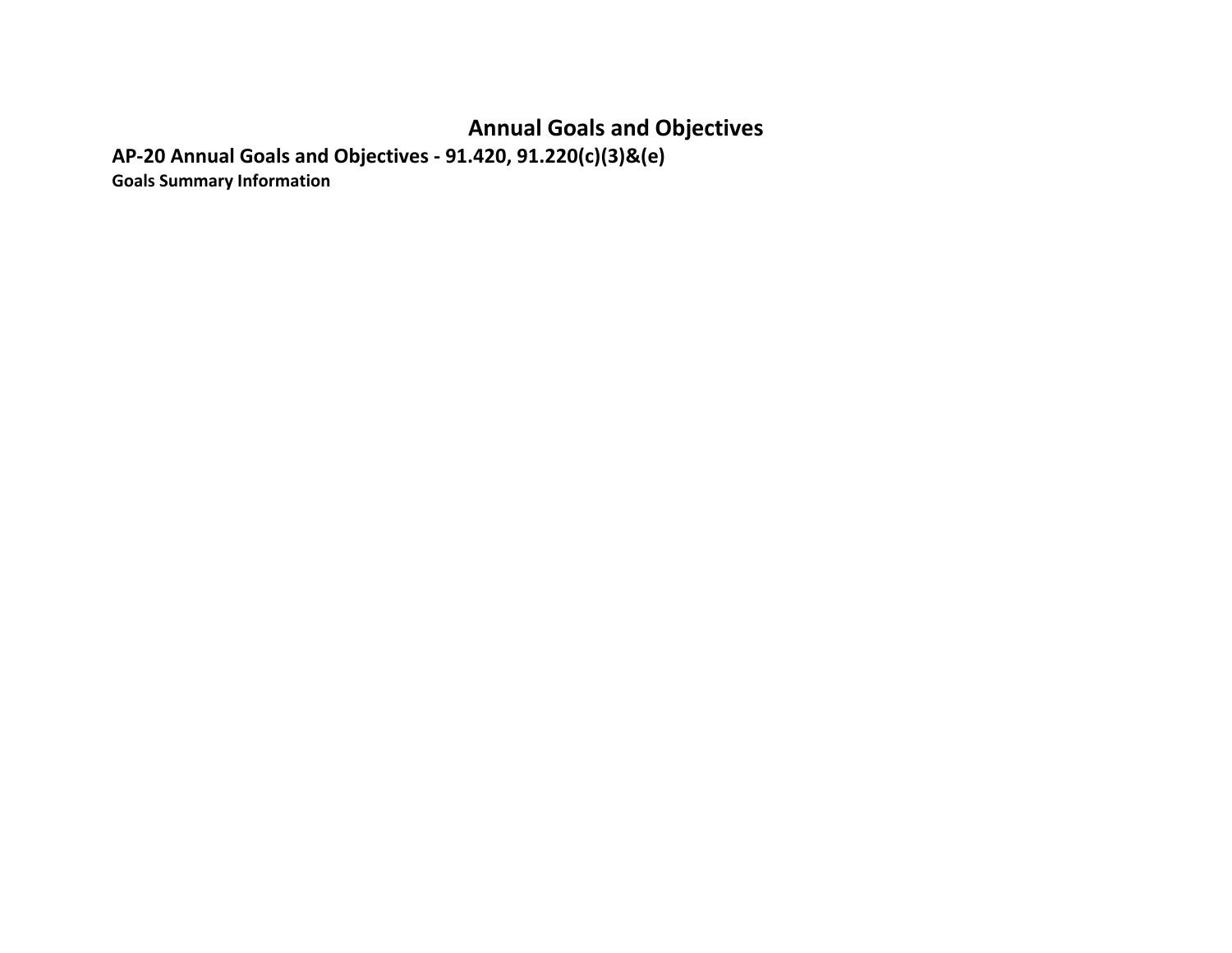| $\overline{1}$ | Maintain City's    | 2017 | 2018 | Affordable | Tract# 1101.00       | <b>Housing Rehabilitation</b> | CDBG:        | <b>Homeowner Housing</b>    |
|----------------|--------------------|------|------|------------|----------------------|-------------------------------|--------------|-----------------------------|
|                | Affordable Housing |      |      | Housing    | <b>Block Group 3</b> |                               | \$195,287.65 | Rehabilitated: 20 Household |
|                | Stock              |      |      |            | Tract# 1103.01       |                               | HOME:        | <b>Housing Units</b>        |
|                |                    |      |      |            | <b>Block Group 1</b> |                               | \$198,599    |                             |
|                |                    |      |      |            | Tract# 1103.08       |                               | SHIP:        |                             |
|                |                    |      |      |            | <b>Block Group 3</b> |                               | \$688,935    |                             |
|                |                    |      |      |            | Tract# 1103.11       |                               |              |                             |
|                |                    |      |      |            | <b>Block Group 2</b> |                               |              |                             |
|                |                    |      |      |            | Tract# 1103.12       |                               |              |                             |
|                |                    |      |      |            | <b>Block Group 4</b> |                               |              |                             |
|                |                    |      |      |            | Tract# 1103.13       |                               |              |                             |
|                |                    |      |      |            | <b>Block Group 2</b> |                               |              |                             |
|                |                    |      |      |            | Tract# 1103.13       |                               |              |                             |
|                |                    |      |      |            | <b>Block Group 3</b> |                               |              |                             |
|                |                    |      |      |            | Tract# 1103.34       |                               |              |                             |
|                |                    |      |      |            | <b>Block Group 1</b> |                               |              |                             |
|                |                    |      |      |            | Tract# 1103.35       |                               |              |                             |
|                |                    |      |      |            | <b>Block Group 1</b> |                               |              |                             |
|                |                    |      |      |            | Tract# 1103.35       |                               |              |                             |
|                |                    |      |      |            | <b>Block Group 2</b> |                               |              |                             |
|                |                    |      |      |            | Tract# 1103.35       |                               |              |                             |
|                |                    |      |      |            | <b>Block Group 3</b> |                               |              |                             |
|                |                    |      |      |            | Tract# 1103.35       |                               |              |                             |
|                |                    |      |      |            | <b>Block Group 4</b> |                               |              |                             |
|                |                    |      |      |            | Tract# 1103.36       |                               |              |                             |
|                |                    |      |      |            | <b>Block Group 2</b> |                               |              |                             |
|                |                    |      |      |            | Tract# 1103.37       |                               |              |                             |
|                |                    |      |      |            | <b>Block Group 1</b> |                               |              |                             |
|                |                    |      |      |            | Tract# 1103.37       |                               |              |                             |
|                |                    |      |      |            | <b>Block Group 2</b> |                               |              |                             |
|                |                    |      |      |            | Tract# 1103.40       |                               |              |                             |
|                |                    |      |      |            | <b>Block Group 2</b> |                               |              |                             |
|                |                    |      |      |            | Tract# 1103.40       |                               |              |                             |
|                |                    |      |      |            | <b>Block Group 3</b> |                               |              |                             |
|                |                    |      |      |            | Tract# 1103.40       |                               |              |                             |
|                |                    |      |      |            | <b>Block Group 4</b> |                               |              |                             |
|                |                    |      |      |            | Tract# 1103.41       |                               |              |                             |
|                |                    |      |      |            | <b>Block Group 2</b> |                               |              |                             |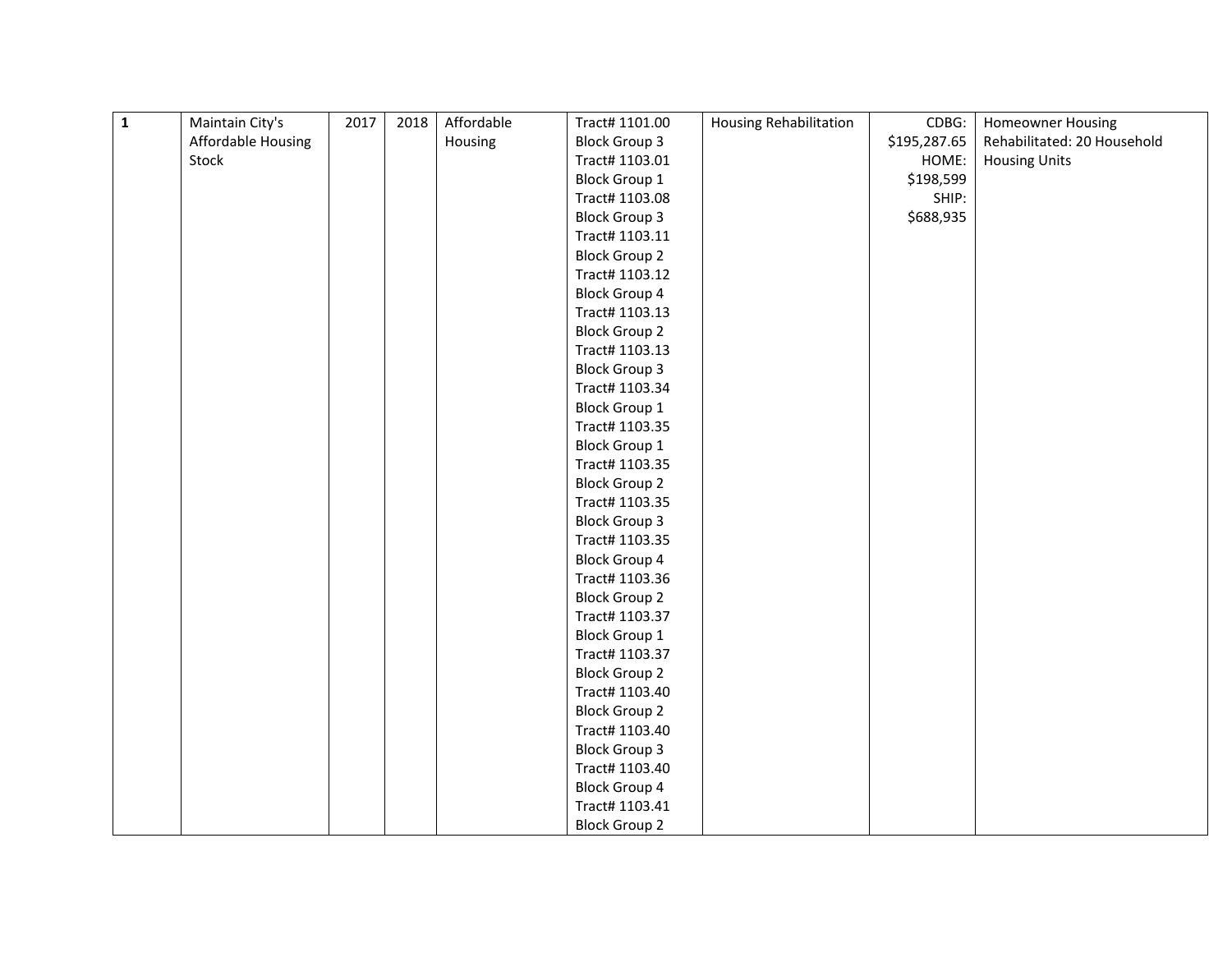| $\overline{\mathbf{2}}$ | Public/Supportive | 2017 | 2018 | Non-Housing | Tract# 1101.00       | Economic              | CDBG:        | Public service activities other |
|-------------------------|-------------------|------|------|-------------|----------------------|-----------------------|--------------|---------------------------------|
|                         | Services          |      |      | Community   | <b>Block Group 3</b> | Development           | \$114,297.15 | than Low/Moderate Income        |
|                         |                   |      |      | Development | Tract# 1103.01       | <b>Public Service</b> |              | Housing Benefit: 1,000 Persons  |
|                         |                   |      |      |             | <b>Block Group 1</b> |                       |              | Assisted                        |
|                         |                   |      |      |             | Tract# 1103.08       |                       |              |                                 |
|                         |                   |      |      |             | <b>Block Group 3</b> |                       |              |                                 |
|                         |                   |      |      |             | Tract# 1103.11       |                       |              |                                 |
|                         |                   |      |      |             | <b>Block Group 2</b> |                       |              |                                 |
|                         |                   |      |      |             | Tract# 1103.12       |                       |              |                                 |
|                         |                   |      |      |             | <b>Block Group 4</b> |                       |              |                                 |
|                         |                   |      |      |             | Tract# 1103.13       |                       |              |                                 |
|                         |                   |      |      |             | <b>Block Group 2</b> |                       |              |                                 |
|                         |                   |      |      |             | Tract# 1103.13       |                       |              |                                 |
|                         |                   |      |      |             | <b>Block Group 3</b> |                       |              |                                 |
|                         |                   |      |      |             | Tract# 1103.34       |                       |              |                                 |
|                         |                   |      |      |             | <b>Block Group 1</b> |                       |              |                                 |
|                         |                   |      |      |             | Tract# 1103.35       |                       |              |                                 |
|                         |                   |      |      |             | <b>Block Group 1</b> |                       |              |                                 |
|                         |                   |      |      |             | Tract# 1103.35       |                       |              |                                 |
|                         |                   |      |      |             | <b>Block Group 2</b> |                       |              |                                 |
|                         |                   |      |      |             | Tract# 1103.35       |                       |              |                                 |
|                         |                   |      |      |             | <b>Block Group 3</b> |                       |              |                                 |
|                         |                   |      |      |             | Tract# 1103.35       |                       |              |                                 |
|                         |                   |      |      |             | <b>Block Group 4</b> |                       |              |                                 |
|                         |                   |      |      |             | Tract# 1103.36       |                       |              |                                 |
|                         |                   |      |      |             | <b>Block Group 2</b> |                       |              |                                 |
|                         |                   |      |      |             | Tract# 1103.37       |                       |              |                                 |
|                         |                   |      |      |             | <b>Block Group 1</b> |                       |              |                                 |
|                         |                   |      |      |             | Tract# 1103.37       |                       |              |                                 |
|                         |                   |      |      |             | <b>Block Group 2</b> |                       |              |                                 |
|                         |                   |      |      |             | Tract# 1103.40       |                       |              |                                 |
|                         |                   |      |      |             | <b>Block Group 2</b> |                       |              |                                 |
|                         |                   |      |      |             | Tract# 1103.40       |                       |              |                                 |
|                         |                   |      |      |             | <b>Block Group 3</b> |                       |              |                                 |
|                         |                   |      |      |             | Tract# 1103.40       |                       |              |                                 |
|                         |                   |      |      |             | <b>Block Group 4</b> |                       |              |                                 |
|                         |                   |      |      |             | Tract# 1103.41       |                       |              |                                 |
|                         |                   |      |      |             | <b>Block Group 2</b> |                       |              |                                 |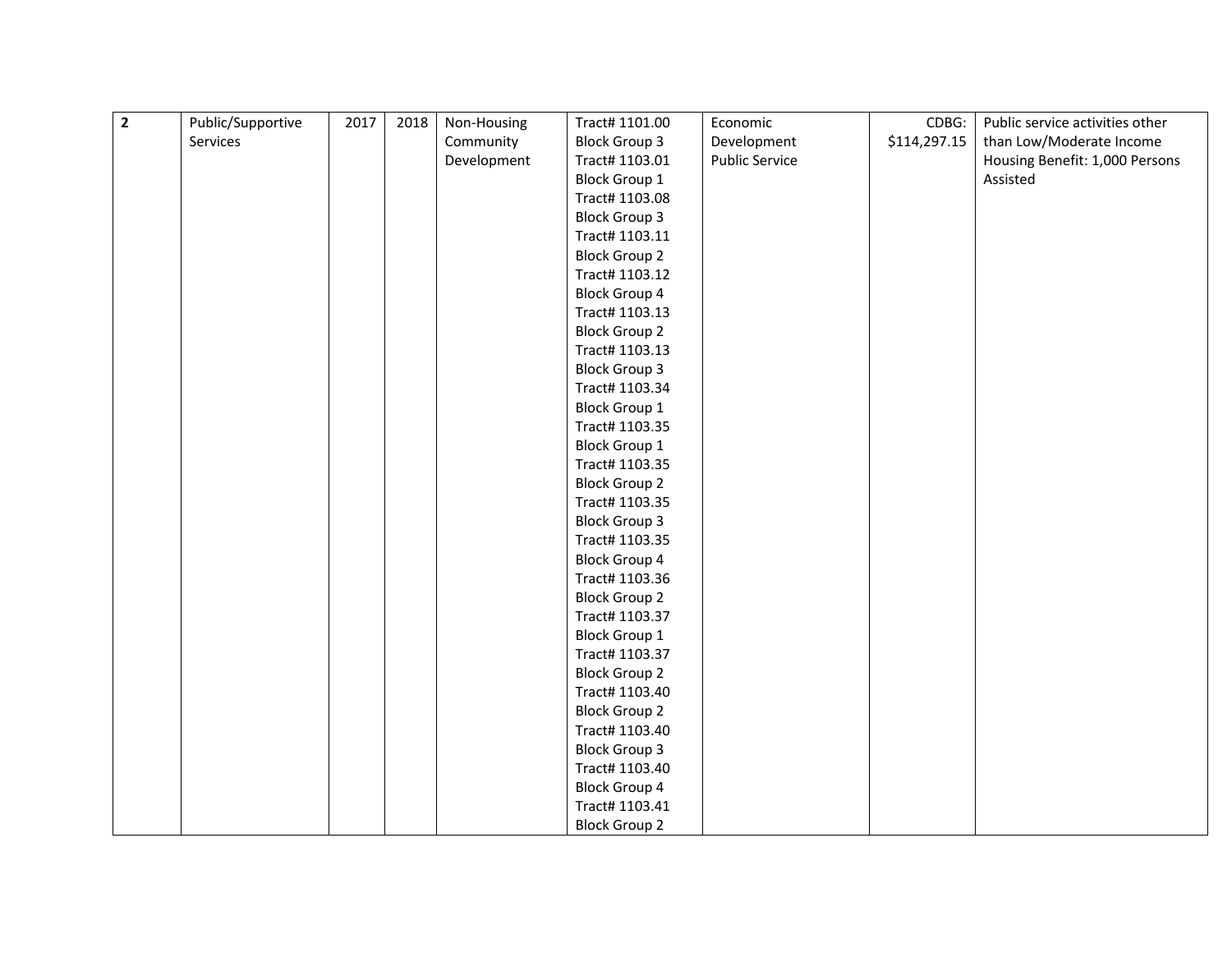| $\overline{\mathbf{3}}$ | Infrastructure | 2017 | 2018 | Non-Housing | Tract# 1101.00       | Public               | CDBG:     | Public Facility or Infrastructure |
|-------------------------|----------------|------|------|-------------|----------------------|----------------------|-----------|-----------------------------------|
|                         | Improvements   |      |      | Community   | <b>Block Group 3</b> | Facility/Improvement | \$300,000 | Activities other than             |
|                         |                |      |      | Development | Tract# 1103.01       |                      |           | Low/Moderate Income Housing       |
|                         |                |      |      |             | <b>Block Group 1</b> |                      |           | Benefit: 1 Public Improvement     |
|                         |                |      |      |             | Tract# 1103.08       |                      |           |                                   |
|                         |                |      |      |             | <b>Block Group 3</b> |                      |           |                                   |
|                         |                |      |      |             | Tract# 1103.11       |                      |           |                                   |
|                         |                |      |      |             | <b>Block Group 2</b> |                      |           |                                   |
|                         |                |      |      |             | Tract# 1103.12       |                      |           |                                   |
|                         |                |      |      |             | <b>Block Group 4</b> |                      |           |                                   |
|                         |                |      |      |             | Tract# 1103.13       |                      |           |                                   |
|                         |                |      |      |             | <b>Block Group 2</b> |                      |           |                                   |
|                         |                |      |      |             | Tract# 1103.13       |                      |           |                                   |
|                         |                |      |      |             | <b>Block Group 3</b> |                      |           |                                   |
|                         |                |      |      |             | Tract# 1103.34       |                      |           |                                   |
|                         |                |      |      |             | <b>Block Group 1</b> |                      |           |                                   |
|                         |                |      |      |             | Tract# 1103.35       |                      |           |                                   |
|                         |                |      |      |             | <b>Block Group 1</b> |                      |           |                                   |
|                         |                |      |      |             | Tract# 1103.35       |                      |           |                                   |
|                         |                |      |      |             | <b>Block Group 2</b> |                      |           |                                   |
|                         |                |      |      |             | Tract# 1103.35       |                      |           |                                   |
|                         |                |      |      |             | <b>Block Group 3</b> |                      |           |                                   |
|                         |                |      |      |             | Tract# 1103.35       |                      |           |                                   |
|                         |                |      |      |             | <b>Block Group 4</b> |                      |           |                                   |
|                         |                |      |      |             | Tract# 1103.36       |                      |           |                                   |
|                         |                |      |      |             | <b>Block Group 2</b> |                      |           |                                   |
|                         |                |      |      |             | Tract# 1103.37       |                      |           |                                   |
|                         |                |      |      |             | <b>Block Group 1</b> |                      |           |                                   |
|                         |                |      |      |             | Tract# 1103.37       |                      |           |                                   |
|                         |                |      |      |             | <b>Block Group 2</b> |                      |           |                                   |
|                         |                |      |      |             | Tract# 1103.40       |                      |           |                                   |
|                         |                |      |      |             | <b>Block Group 2</b> |                      |           |                                   |
|                         |                |      |      |             | Tract# 1103.40       |                      |           |                                   |
|                         |                |      |      |             | <b>Block Group 3</b> |                      |           |                                   |
|                         |                |      |      |             | Tract# 1103.40       |                      |           |                                   |
|                         |                |      |      |             | <b>Block Group 4</b> |                      |           |                                   |
|                         |                |      |      |             | Tract# 1103.41       |                      |           |                                   |
|                         |                |      |      |             | <b>Block Group 2</b> |                      |           |                                   |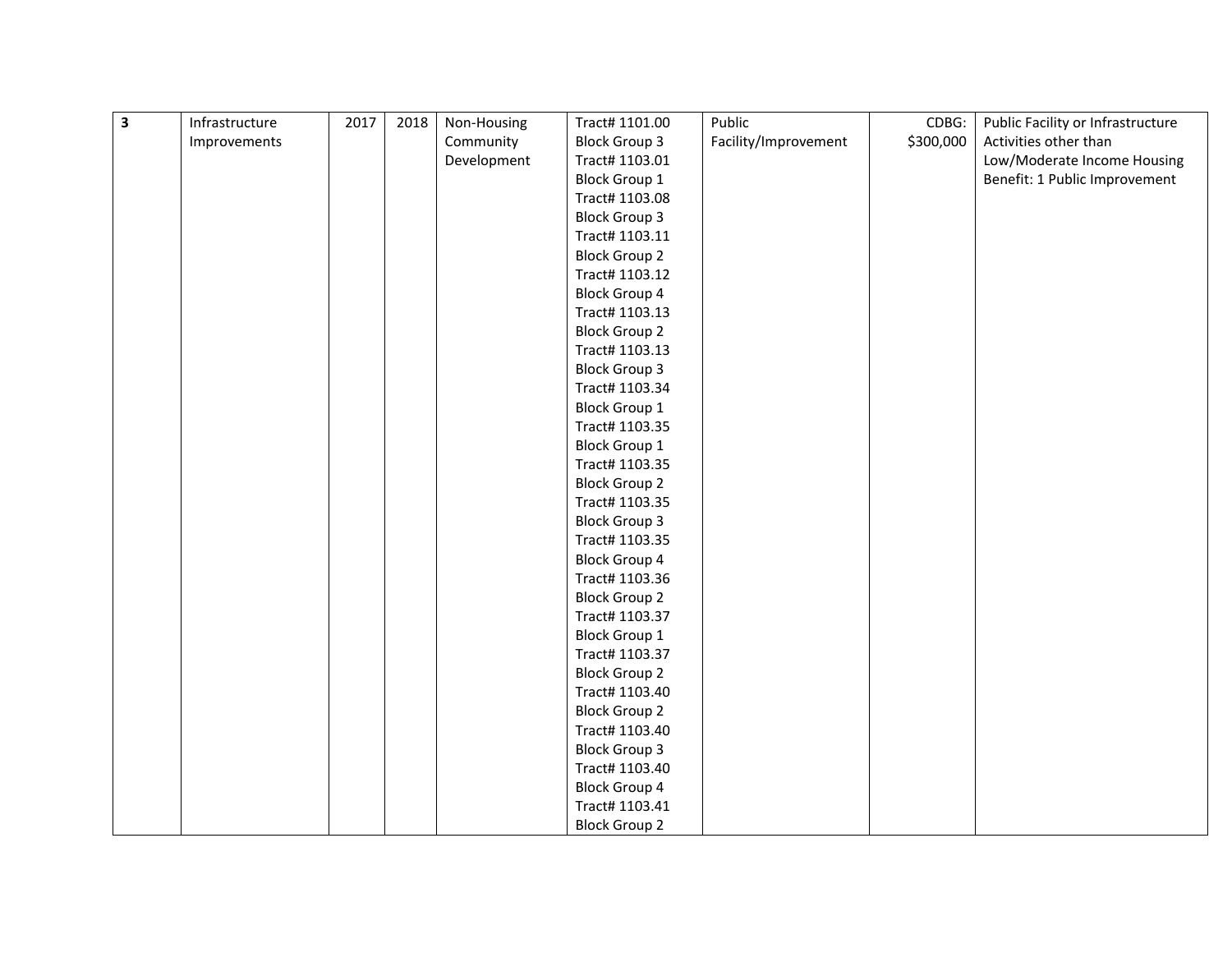#### **Table 6 – Goals Summary**

#### **Goal Descriptions**

| <b>Goal Name</b>   | Maintain City's Affordable Housing Stock                                                                                           |
|--------------------|------------------------------------------------------------------------------------------------------------------------------------|
| Goal               | Improve availability and accessibility of decent housing in the City in an effort to maintain/improve housing stock conditions for |
| <b>Description</b> | low/mod households. Including energy efficiency improvements.                                                                      |
| <b>Goal Name</b>   | <b>Public/Supportive Services</b>                                                                                                  |
| Goal               | The objective is to provide public and/or supportive services to address unmet needs of the City's residents.                      |
| <b>Description</b> |                                                                                                                                    |
| <b>Goal Name</b>   | Infrastructure Improvements                                                                                                        |
| Goal               | The objective is to fund improvements in low to moderate income areas where unmet needs remain.                                    |
| <b>Description</b> |                                                                                                                                    |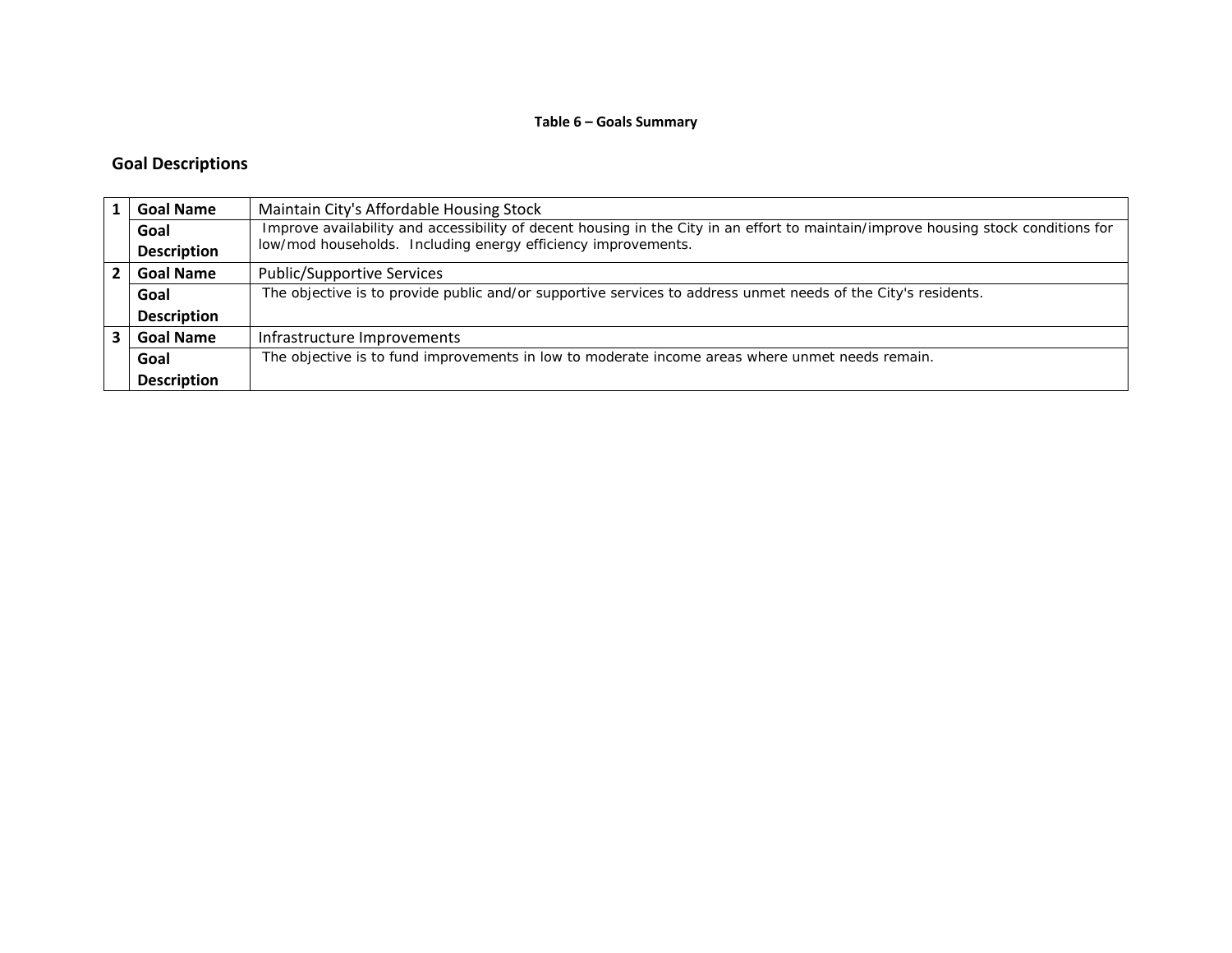# **AP‐35 Projects ‐ 91.420, 91.220(d)**

#### **Introduction**

The following is a proposed list of activities that will be undertaken with the \$779,286 dollars the City anticipates to receive in Program Year 2017.

| # | <b>Project Name</b>                           |
|---|-----------------------------------------------|
| 1 | <b>Residential Rehabilitation</b>             |
|   | <b>Public Service (Senior Transportation)</b> |
| 3 | <b>Public Improvement (Public Facilities)</b> |
|   | Program Administration                        |

**Table 7 – Project Information**

#### **Describe the reasons for allocation priorities and any obstacles to addressing underserved needs**

The City of Pembroke Pines must focus its CDBG funded community development strategies in areas eligible for area wide assistance. The City takes an integrated approach to addressing these needs.

CDBG funds are used to support ongoing neighborhood planning, redevelopment, and public improvement programs already being implemented by the City. High priority, unmet needs will be the focus of the City's CDBG funds. The long term community development goal of the City is to create a sustainable environment and the short term goal is to arrest decline and address unmet needs.

The low to moderate income estimates provided by the Census estimates the overall low to moderate income population represents a small portion of the City's population. Because of the smaller low to moderate income population, compared to other cities, or lack of concentration of majority low to moderate income households, the City is referred to as an exception grantee. For Program Year 2014, census tract block groups with at least 45.92% concentration of low to moderate income households qualify for CDBG assistance to benefit area wide activities such as public facilities and infrastructure improvements.

In FY 2017, the City will utilize CDBG funds to continue to address public infrastructure projects in Pembroke Pines. In addition, the City will continue to provide public support to the senior transportation program.

Funds are allocated according to the identified needs of the population that are eligible for CDBG funding.

During the next year, actions taken that will meet underserved needs include the use of CDBG dollars to fund the following activities: Residential Rehabilitation, Public Services, Fair Housing, and Public Infrastructure Improvements.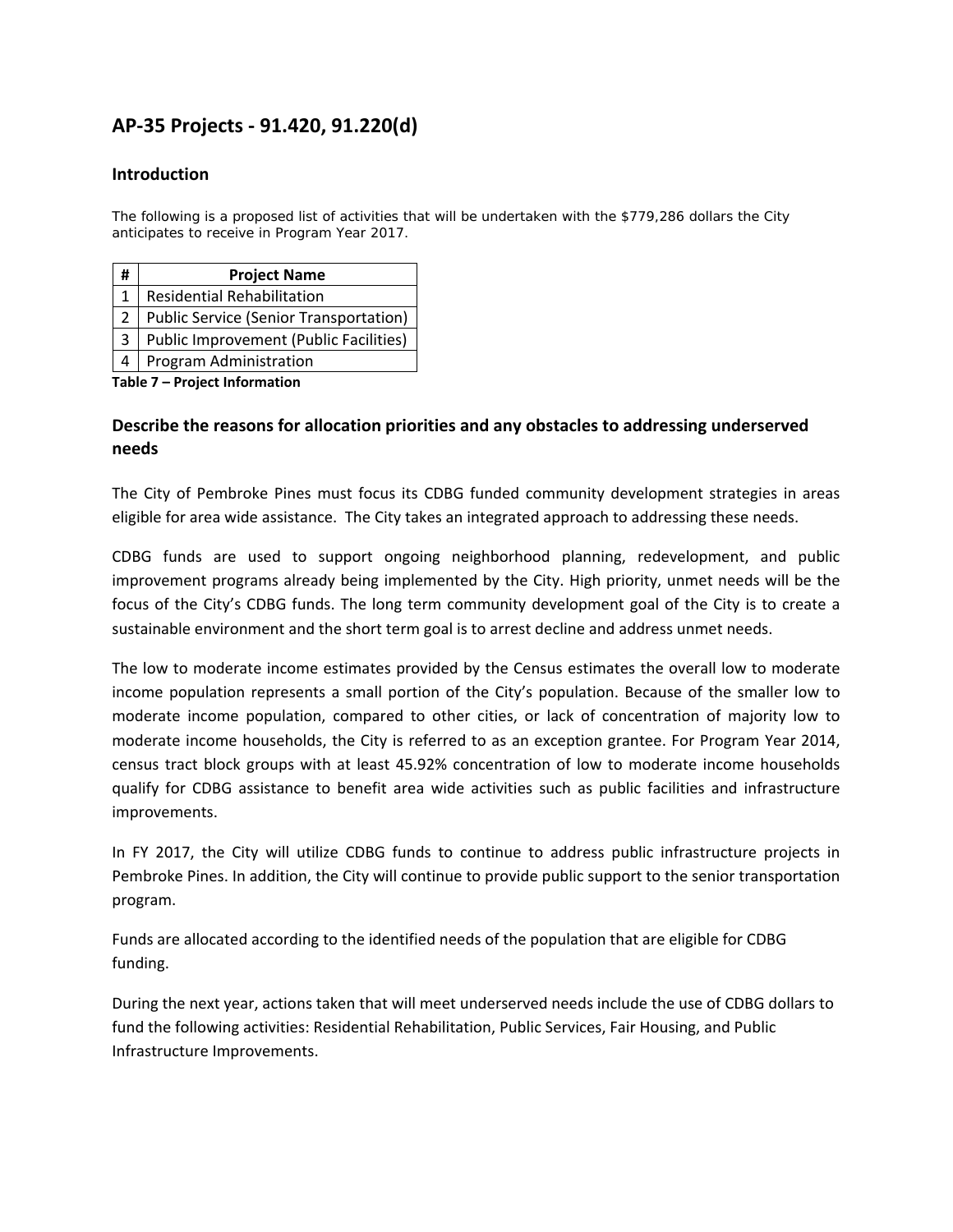# **AP‐38 Project Summary**

# **Project Summary Information**

| $\mathbf{1}$ | <b>Project Name</b>    | <b>Residential Rehabilitation</b>        |
|--------------|------------------------|------------------------------------------|
|              | <b>Target Area</b>     | Tract# 1101.00 Block Group 3             |
|              |                        | Tract# 1103.01 Block Group 1             |
|              |                        | Tract# 1103.08 Block Group 3             |
|              |                        | Tract# 1103.11 Block Group 2             |
|              |                        | Tract# 1103.12 Block Group 4             |
|              |                        | Tract# 1103.13 Block Group 2             |
|              |                        | Tract# 1103.13 Block Group 3             |
|              |                        | Tract# 1103.34 Block Group 1             |
|              |                        | Tract# 1103.35 Block Group 1             |
|              |                        | Tract# 1103.35 Block Group 2             |
|              |                        | Tract# 1103.35 Block Group 3             |
|              |                        | Tract# 1103.35 Block Group 4             |
|              |                        | Tract# 1103.36 Block Group 2             |
|              |                        | Tract# 1103.37 Block Group 1             |
|              |                        | Tract# 1103.37 Block Group 2             |
|              |                        | Tract# 1103.40 Block Group 2             |
|              |                        | Tract# 1103.40 Block Group 3             |
|              |                        | Tract# 1103.40 Block Group 4             |
|              |                        | Tract# 1103.41 Block Group 2             |
|              | <b>Goals Supported</b> | Maintain City's Affordable Housing Stock |
|              | <b>Needs Addressed</b> | <b>Housing Rehabilitation</b>            |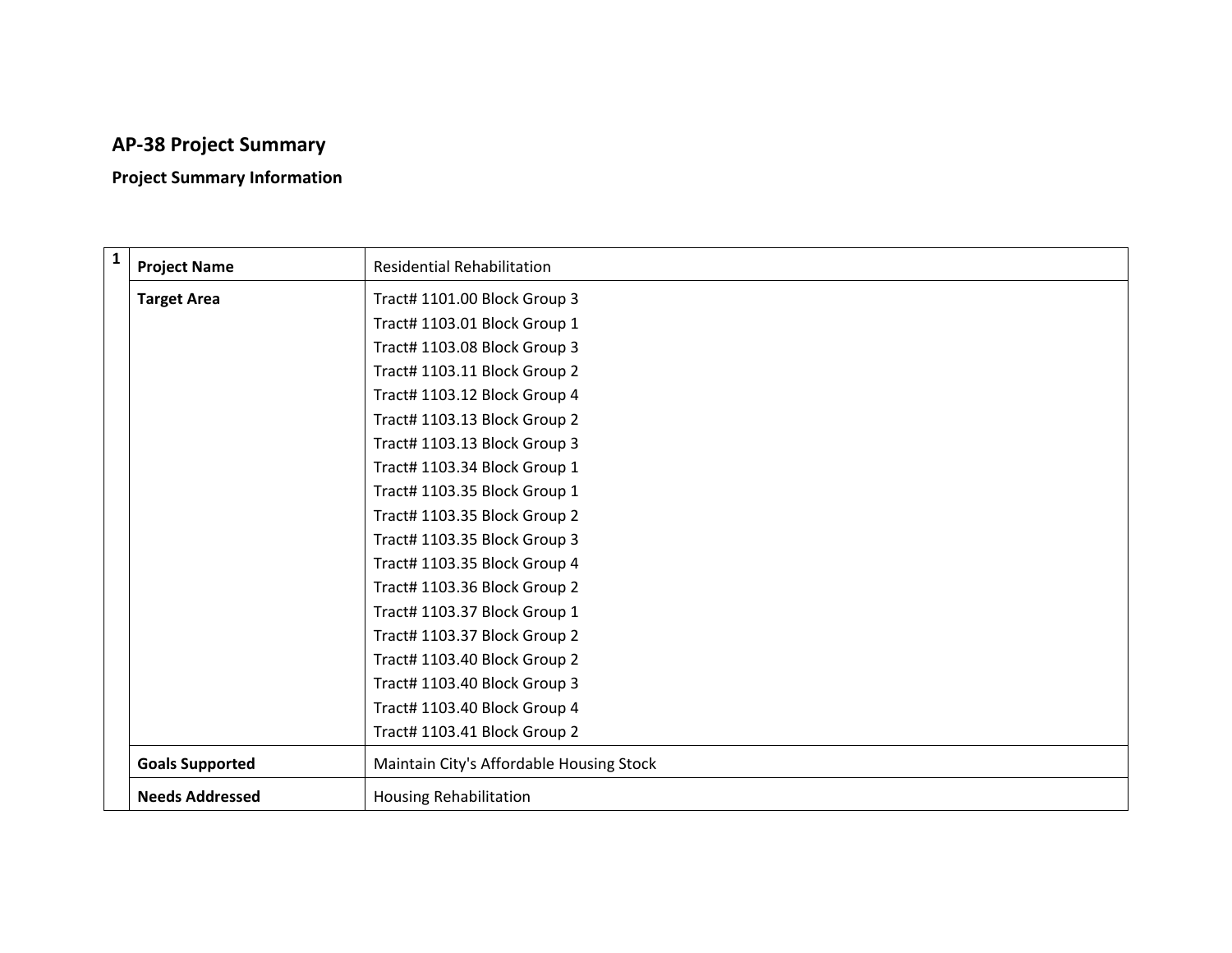|              | <b>Funding</b>                                                                                       | CDBG: \$195,287.65                                                                                                                                                                                                                                 |
|--------------|------------------------------------------------------------------------------------------------------|----------------------------------------------------------------------------------------------------------------------------------------------------------------------------------------------------------------------------------------------------|
|              | <b>Description</b>                                                                                   | This project will provide minor home repairs to low and moderate income home owners.                                                                                                                                                               |
|              | <b>Target Date</b>                                                                                   |                                                                                                                                                                                                                                                    |
|              | <b>Estimate the number and type</b><br>of families that will benefit<br>from the proposed activities | 10                                                                                                                                                                                                                                                 |
|              | <b>Location Description</b>                                                                          |                                                                                                                                                                                                                                                    |
|              | <b>Planned Activities</b>                                                                            | Provide minor home repairs to low and moderate income homeowners. This activity is eligible under 24<br>CFR section 570.202(a), and will directly benefit low and moderate income persons as qualified under<br>570.208 (a)(3) Housing Activities. |
| $\mathbf{2}$ | <b>Project Name</b>                                                                                  | <b>Public Service (Senior Transportation)</b>                                                                                                                                                                                                      |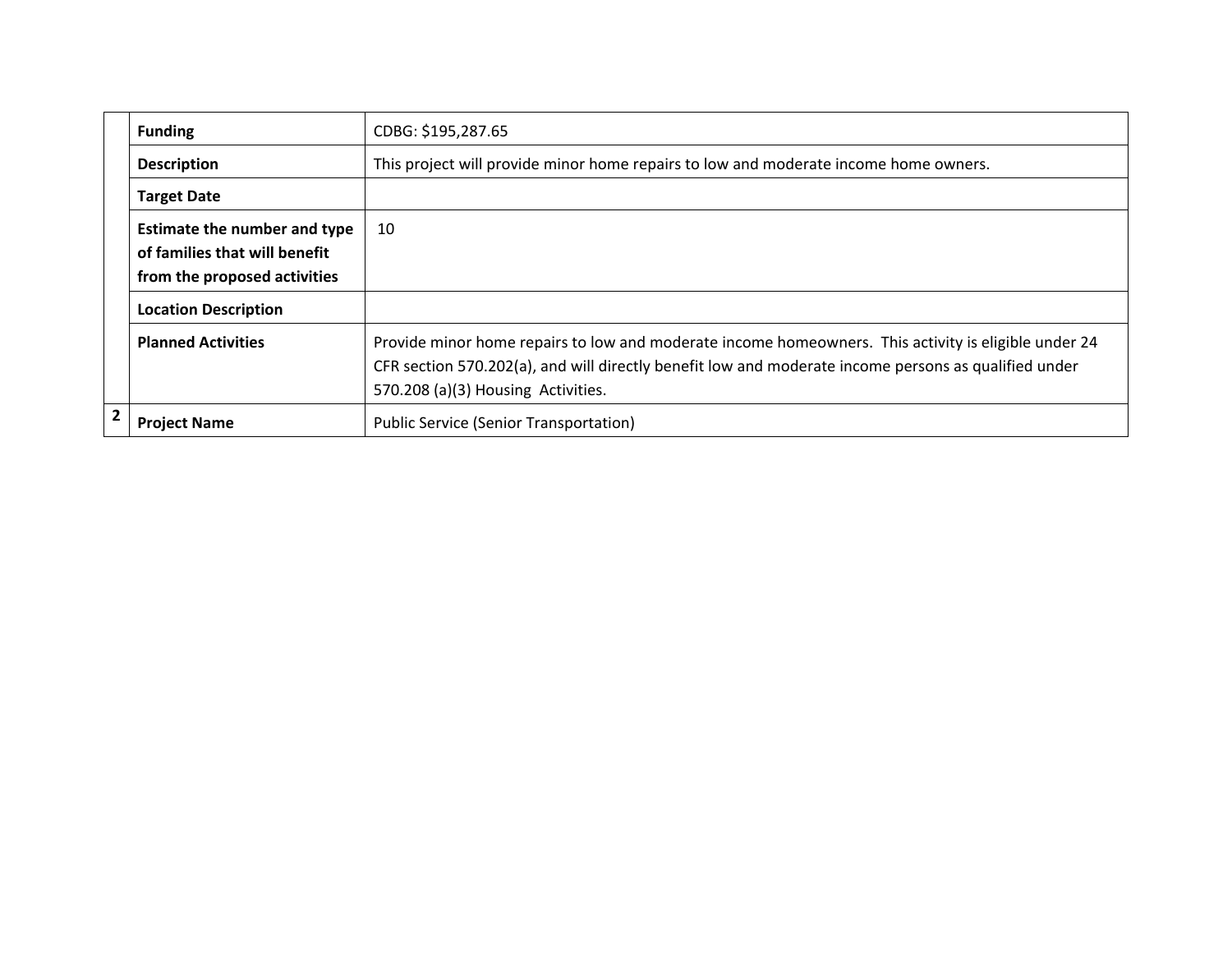| <b>Target Area</b>     | Tract# 1101.00 Block Group 3                                                                              |
|------------------------|-----------------------------------------------------------------------------------------------------------|
|                        |                                                                                                           |
|                        | Tract# 1103.01 Block Group 1                                                                              |
|                        | Tract# 1103.08 Block Group 3                                                                              |
|                        | Tract# 1103.11 Block Group 2                                                                              |
|                        | Tract# 1103.12 Block Group 4                                                                              |
|                        | Tract# 1103.13 Block Group 2                                                                              |
|                        | Tract# 1103.13 Block Group 3                                                                              |
|                        | Tract# 1103.34 Block Group 1                                                                              |
|                        | Tract# 1103.35 Block Group 1                                                                              |
|                        | Tract# 1103.35 Block Group 2                                                                              |
|                        | Tract# 1103.35 Block Group 3                                                                              |
|                        | Tract# 1103.35 Block Group 4                                                                              |
|                        | Tract# 1103.36 Block Group 2                                                                              |
|                        | Tract# 1103.37 Block Group 1                                                                              |
|                        | Tract# 1103.37 Block Group 2                                                                              |
|                        | Tract# 1103.40 Block Group 2                                                                              |
|                        | Tract# 1103.40 Block Group 3                                                                              |
|                        | Tract# 1103.40 Block Group 4                                                                              |
|                        | Tract# 1103.41 Block Group 2                                                                              |
| <b>Goals Supported</b> | Public/Supportive Services                                                                                |
| <b>Needs Addressed</b> | <b>Public Service</b>                                                                                     |
| <b>Funding</b>         | CDBG: \$114,297.15                                                                                        |
| <b>Description</b>     | Provides support to the City's Senior Transportation Program through the provision of free transportation |
|                        | to seniors.                                                                                               |
| <b>Target Date</b>     |                                                                                                           |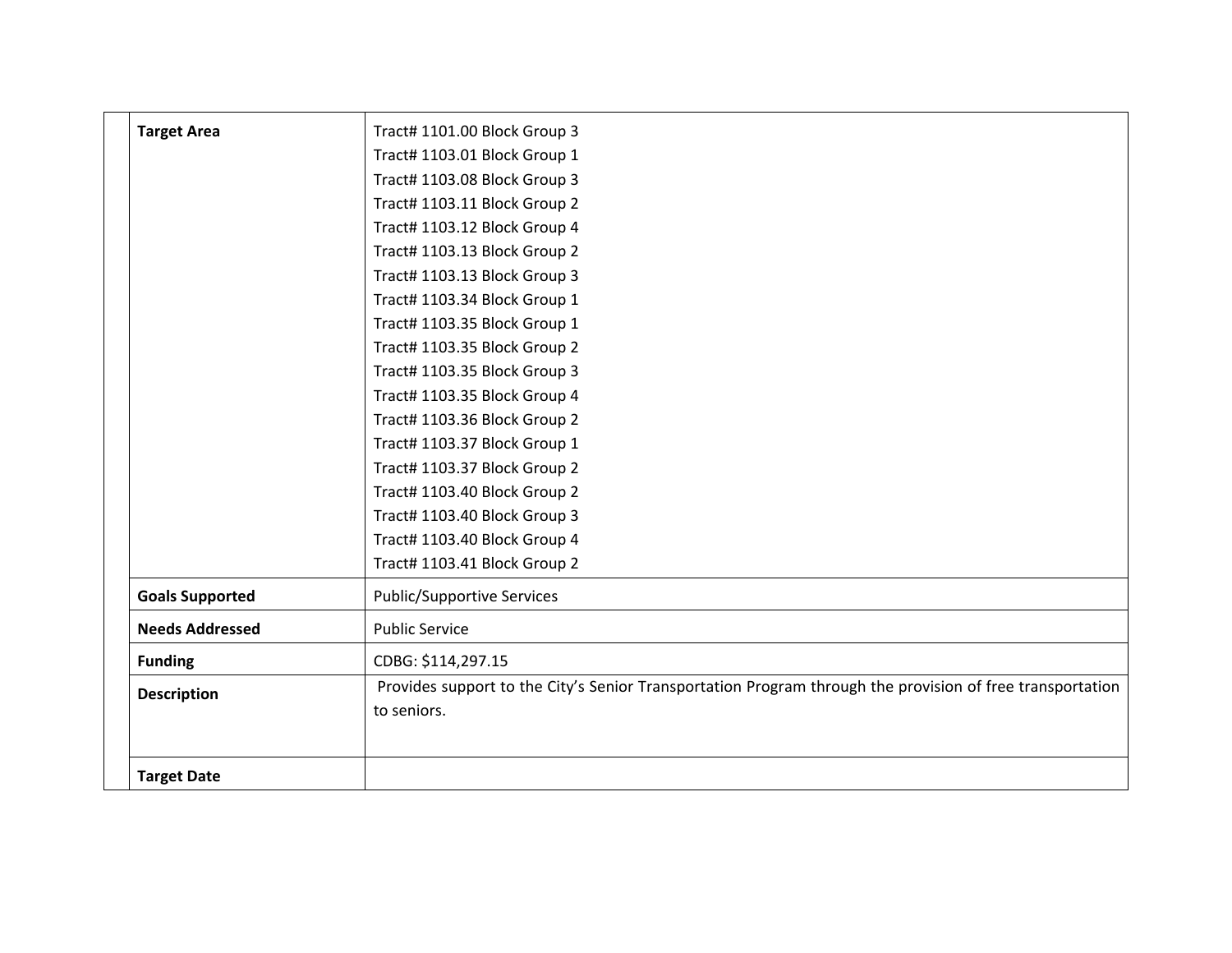|   | <b>Estimate the number and type</b><br>of families that will benefit<br>from the proposed activities | 1,000                                                                                                                                                                                                                                                                                                                                                                                                                                                          |
|---|------------------------------------------------------------------------------------------------------|----------------------------------------------------------------------------------------------------------------------------------------------------------------------------------------------------------------------------------------------------------------------------------------------------------------------------------------------------------------------------------------------------------------------------------------------------------------|
|   | <b>Location Description</b>                                                                          | Citywide                                                                                                                                                                                                                                                                                                                                                                                                                                                       |
|   | <b>Planned Activities</b>                                                                            | Provides support to the City's Senior Transportation Program through the provision of free transportation<br>to seniors. Riders are transported to and from doctor/dentist office, governmental agencies, therapeutic<br>field trips, and shopping. The activity is eligible as a public service under 570.201(e), and the activity will<br>benefit low and moderate-income persons as qualified under Limited Clientele Activities, 570.208(a)(2).            |
| 3 | <b>Project Name</b>                                                                                  | <b>Public Improvement (Public Facilities)</b>                                                                                                                                                                                                                                                                                                                                                                                                                  |
|   | <b>Target Area</b>                                                                                   |                                                                                                                                                                                                                                                                                                                                                                                                                                                                |
|   | <b>Goals Supported</b>                                                                               | Infrastructure Improvements                                                                                                                                                                                                                                                                                                                                                                                                                                    |
|   | <b>Needs Addressed</b>                                                                               | <b>Public Facility/Improvements</b>                                                                                                                                                                                                                                                                                                                                                                                                                            |
|   | <b>Funding</b>                                                                                       | CDBG: \$300,000                                                                                                                                                                                                                                                                                                                                                                                                                                                |
|   | <b>Description</b>                                                                                   | This project proposes to renovate the Pines Athletic Club recreational facility.                                                                                                                                                                                                                                                                                                                                                                               |
|   | <b>Target Date</b>                                                                                   |                                                                                                                                                                                                                                                                                                                                                                                                                                                                |
|   | <b>Estimate the number and type</b><br>of families that will benefit<br>from the proposed activities | $\mathbf{1}$                                                                                                                                                                                                                                                                                                                                                                                                                                                   |
|   | <b>Location Description</b>                                                                          | Pines Athletic Club Recreational Facility                                                                                                                                                                                                                                                                                                                                                                                                                      |
|   | <b>Planned Activities</b>                                                                            | This project proposes to renovate the Pines Athletic Club recreational facility. The project qualifies as a<br>public improvement. Public facilities and improvements include acquisition, construction, reconstruction,<br>rehabilitation or installation of public facilities and improvements and are eligible under 570.201(c). This<br>activity will benefit low and moderate income persons as qualified under 570.208(a)(1) Area Benefit<br>Activities. |
| 4 | <b>Project Name</b>                                                                                  | <b>Program Administration</b>                                                                                                                                                                                                                                                                                                                                                                                                                                  |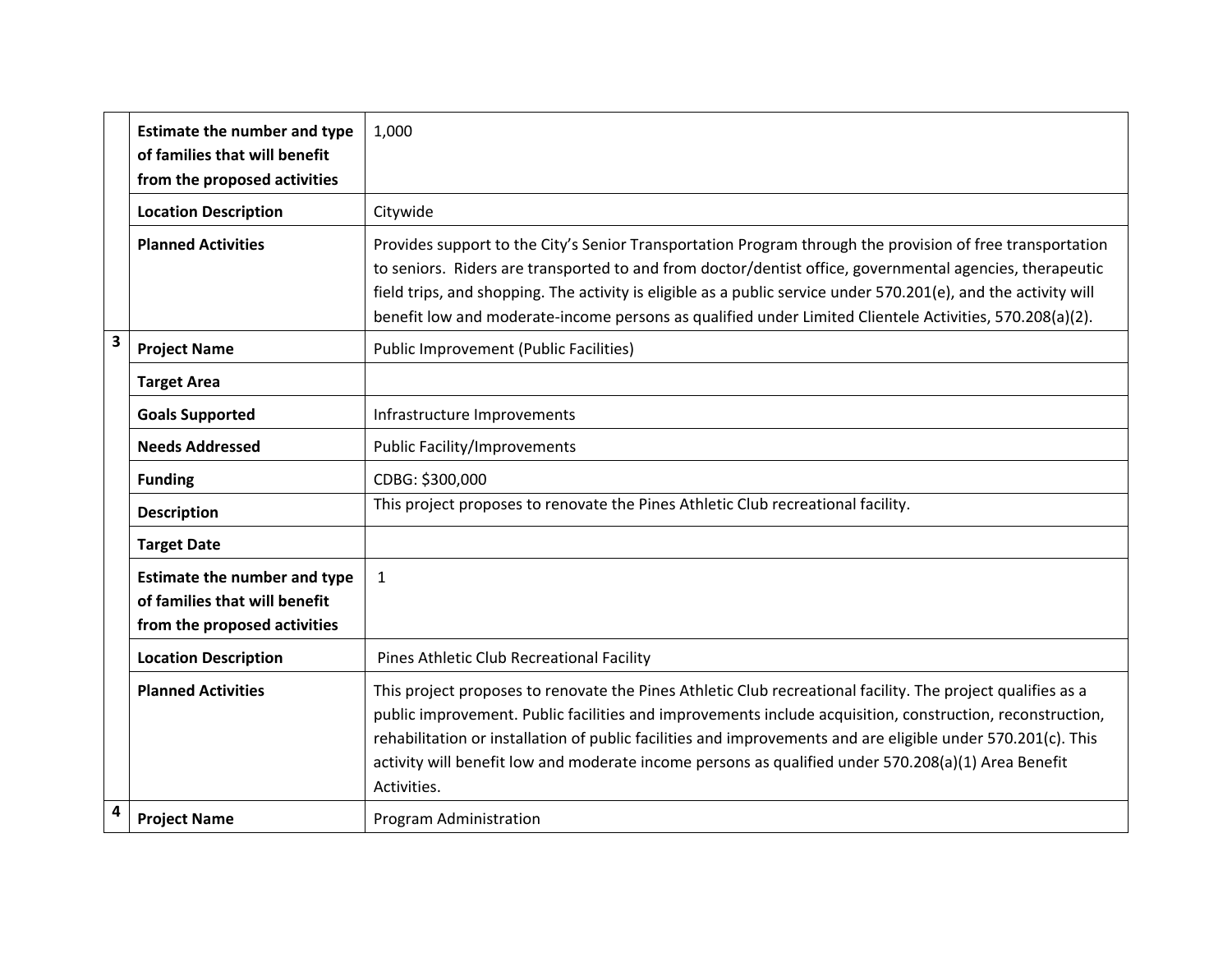| <b>Target Area</b>                                                                            |                                                                                                                                                                                                                                                                                                                                                                                     |
|-----------------------------------------------------------------------------------------------|-------------------------------------------------------------------------------------------------------------------------------------------------------------------------------------------------------------------------------------------------------------------------------------------------------------------------------------------------------------------------------------|
| <b>Goals Supported</b>                                                                        | Maintain City's Affordable Housing Stock<br><b>Public/Supportive Services</b><br>Infrastructure Improvements                                                                                                                                                                                                                                                                        |
| <b>Needs Addressed</b>                                                                        | Housing Rehabilitation<br>Public Facility/Improvement<br><b>Public Service</b>                                                                                                                                                                                                                                                                                                      |
| <b>Funding</b>                                                                                | CDBG: \$152,396.20                                                                                                                                                                                                                                                                                                                                                                  |
| <b>Description</b>                                                                            | This activity will provide general management, oversight, and coordination of the programs.                                                                                                                                                                                                                                                                                         |
| <b>Target Date</b>                                                                            |                                                                                                                                                                                                                                                                                                                                                                                     |
| Estimate the number and type<br>of families that will benefit<br>from the proposed activities | N/A                                                                                                                                                                                                                                                                                                                                                                                 |
| <b>Location Description</b>                                                                   | N/A                                                                                                                                                                                                                                                                                                                                                                                 |
| <b>Planned Activities</b>                                                                     | This activity will provide general management, oversight, and coordination of the programs. Also, this<br>activity will provide fair housing services designed to further the fair housing objectives of the Fair Housing<br>Act (42 U.C. C. 3601-20). These activities are assumed to benefit low-and moderate-income persons and<br>are eligible under 24 CFR section 570.206(a). |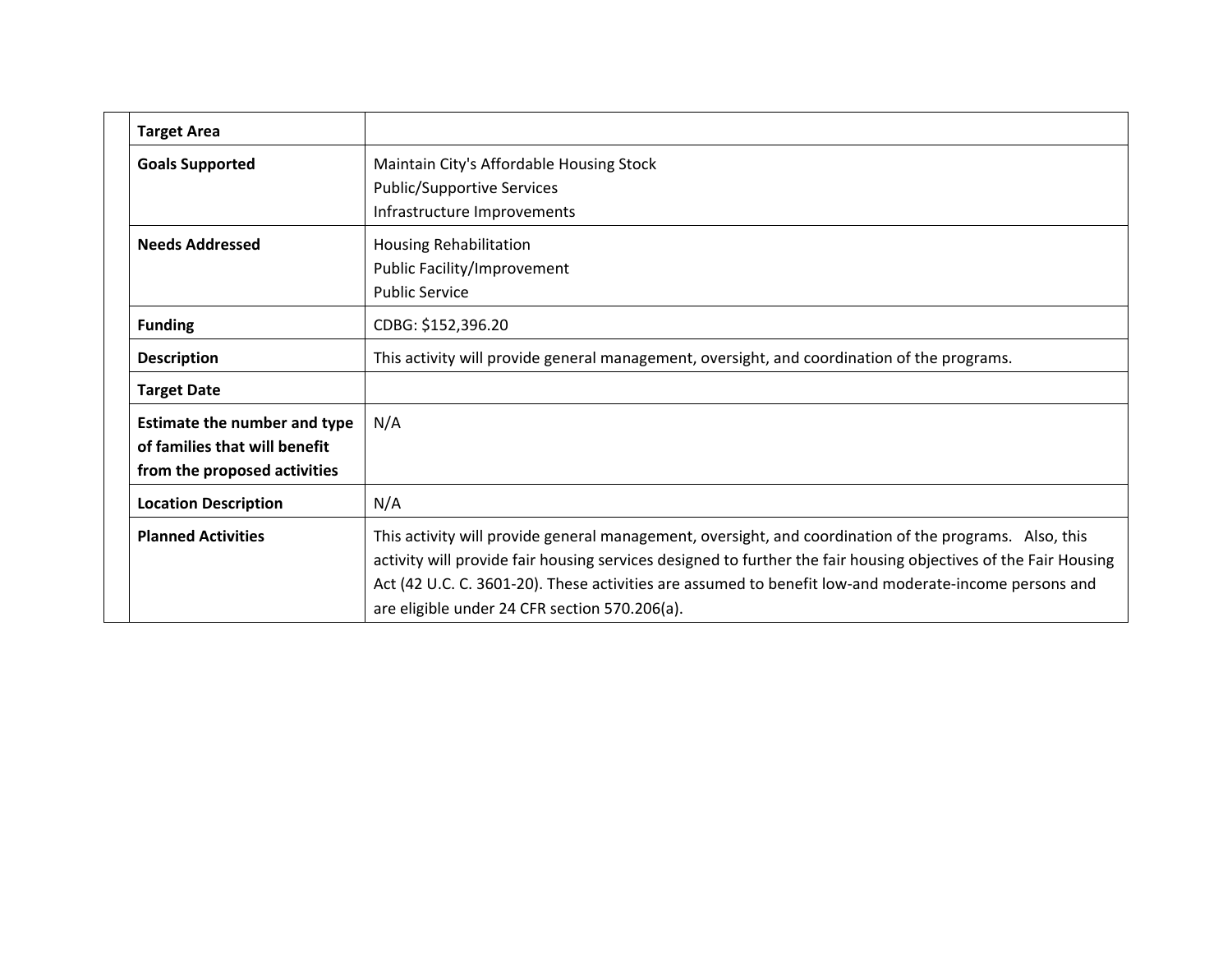# **AP‐50 Geographic Distribution ‐ 91.420, 91.220(f)**

# **Description of the geographic areas of the entitlement (including areas of low‐income and minority concentration) where assistance will be directed**

The City of Pembroke Pines has 19 block groups that are of low-moderate income concentration.

#### **Geographic Distribution**

| <b>Target Area</b>           | <b>Percentage of Funds</b> |
|------------------------------|----------------------------|
| Tract# 1101.00 Block Group 3 |                            |
| Tract# 1103.01 Block Group 1 |                            |
| Tract# 1103.08 Block Group 3 |                            |
| Tract# 1103.11 Block Group 2 |                            |
| Tract# 1103.12 Block Group 4 |                            |
| Tract# 1103.13 Block Group 2 |                            |
| Tract# 1103.13 Block Group 3 |                            |
| Tract# 1103.34 Block Group 1 |                            |
| Tract# 1103.35 Block Group 1 |                            |
| Tract# 1103.35 Block Group 2 |                            |
| Tract# 1103.35 Block Group 3 |                            |
| Tract# 1103.35 Block Group 4 |                            |
| Tract# 1103.36 Block Group 2 |                            |
| Tract# 1103.37 Block Group 1 |                            |
| Tract# 1103.37 Block Group 2 |                            |
| Tract# 1103.40 Block Group 2 |                            |
| Tract# 1103.40 Block Group 3 |                            |
| Tract# 1103.40 Block Group 4 |                            |
| Tract# 1103.41 Block Group 2 |                            |

**Table 8 ‐ Geographic Distribution** 

## **Rationale for the priorities for allocating investments geographically**

Funds are allocated annually to priority housing, community, and economic development needs and activities as identified through the City's 2015‐2019 consolidated planning process and consultation with the City's Capital Improvement Plan, and other planning and community redevelopment documents prepared by the City.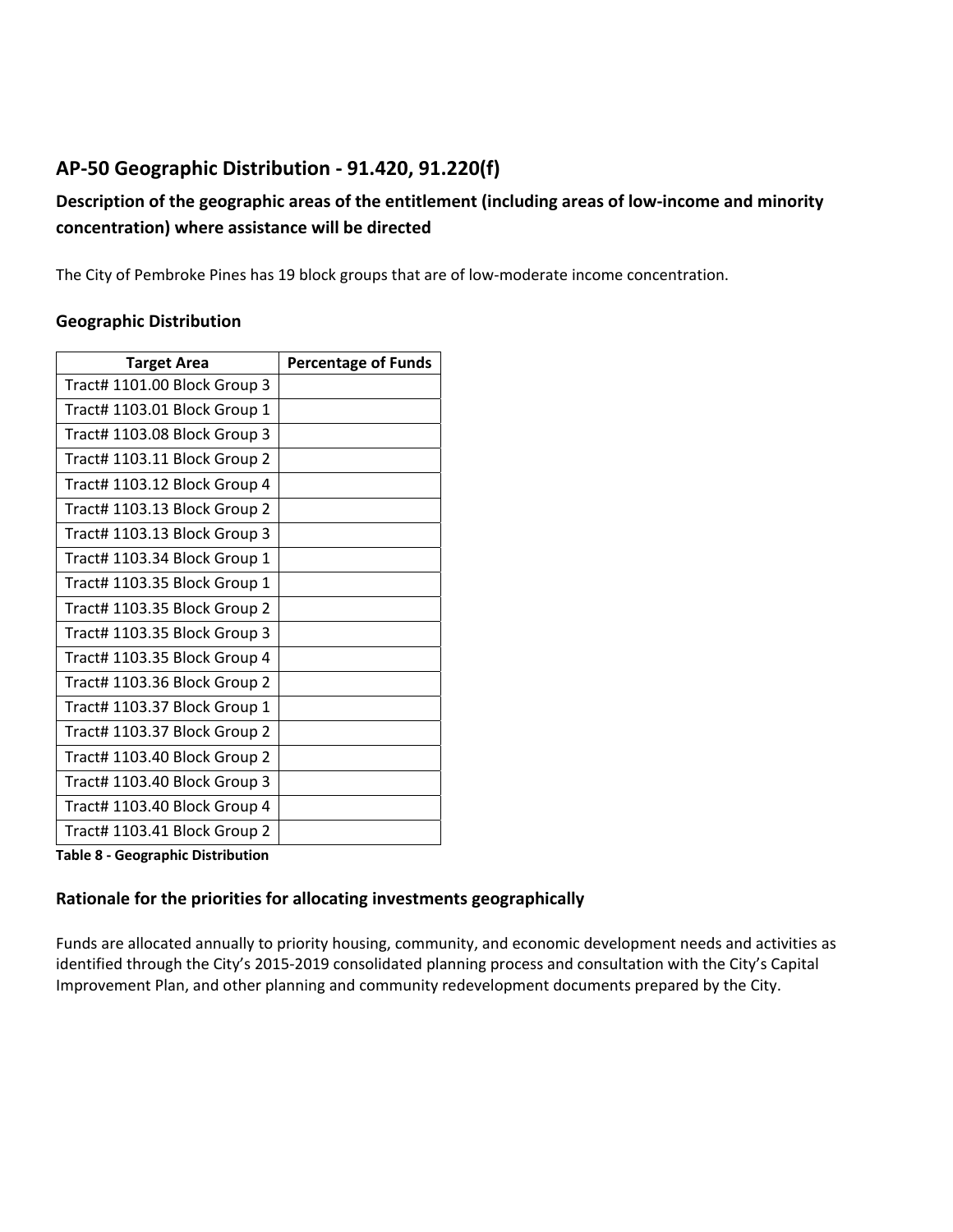# **AP‐85 Other Actions ‐ 91.420, 91.220(k)**

## **Introduction**

The following section identifies other actions that will be undertaken during the 2017 program year.

#### **Actions planned to address obstacles to meeting underserved needs**

One of the major obstacles the City of Pembroke Pines faces in meeting its housing and community development goals and objectives is funding and market conditions. In trying to mitigate the impacts of the global economic downturn, the City has been assessing its programs more frequently and improving specific strategies to address those needs. In recent years, the City has implemented new programs such as acquisition under the Neighborhood Stabilization Program (NSP) to address foreclosure properties in the City.

The City will continue to provide housing rehabilitation programs for low to moderate income persons, including elderly and disabled households.

#### **Actions planned to foster and maintain affordable housing**

The City of Pembroke Pines Planning & Economic Development Department, in addition to other City Departments, serves as the lead agency responsible for implementing the City's 2017 Action Plan and CDBG program in general. These departments administer and implement the City's various community planning, housing, development and public service programs.

The City will also collaborate with outside agencies, including but not limited to the Broward County Continuum of Care and local housing authorities. The City contracts with a private firm to administer and monitor its housing and community development programs for compliance with federal and state regulations. These entities are also inclusive in the development of the 2015‐2019 Consolidated Plan and subsequent action plans.

The City will continue to promote partnerships and develop ways to streamline and efficiently provide services to the community.

#### **Actions planned to reduce lead‐based paint hazards**

Participant property owners are notified of the hazards of lead‐based paint and of the symptoms associated with lead‐ based contamination. The City further prohibits the use of lead‐based paint in any federally funded construction or rehabilitation project. The City shall either perform paint testing on the painted surfaces to be disturbed or replaced during rehabilitation activities, or presume that all these painted surfaces are coated with lead‐based paint.

#### **Actions planned to reduce the number of poverty‐level families**

The City of Pembroke Pines' economic development/anti‐poverty strategy is to foster growth and job creation for the City's broad cross‐section of resident income levels, including very low‐income households. The City's anti‐poverty strategy is to increase job training, employment readiness skills and educational opportunities for low‐income households, and match employment openings with the local workforce.

The City's anti-poverty strategy will assist small business development through activities such as commercial rehabilitation, job incentive programs, technical assistance and business planning and marketing directed towards job creation.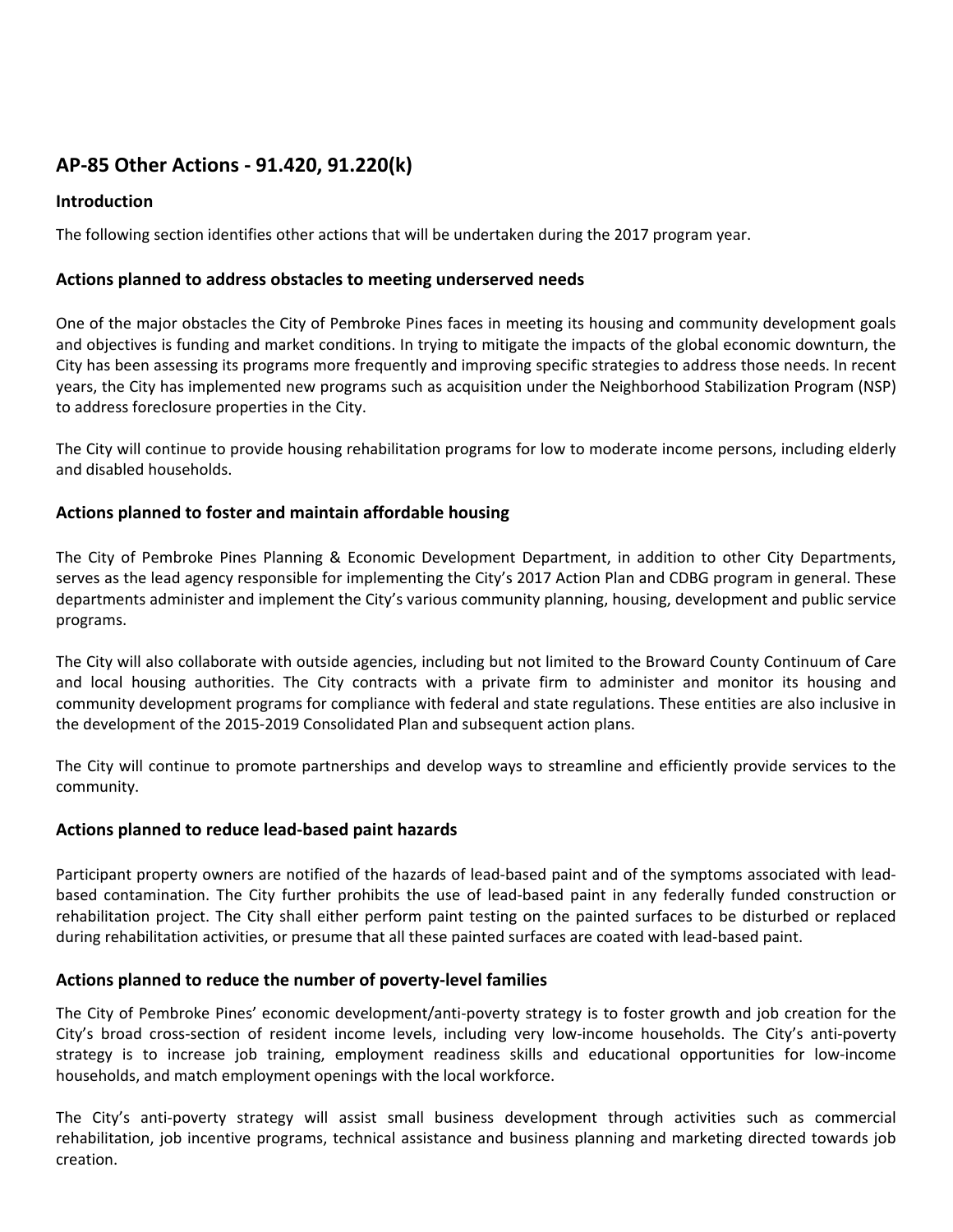#### **Actions planned to develop institutional structure**

The City of Pembroke Pines has competitively procured professional services for planning, administration and implementation of its Community Development Block Grant (CDBG) program, State Housing Initiative Partnership (SHIP) program, HOME Investment Partnership (HOME) program, Neighborhood Stabilization Program (NSP) and related programs. The consultant will have the primary responsibility of overseeing the implementation of the strategies defined in the 2017 Action Plan. The consultant will also be responsible for maintaining and improving the institutional structure necessary to carry out the City's Consolidated Plan. As part of the planning process, a list of the area's private industries (businesses), non‐profit organizations and public institutions were identified as resources that may be available to assist with carrying out the strategies indicated in the Consolidated Plan. The different entities will be utilized, as necessary for various housing, community and economic development strategies and other priority needs.

#### **Actions planned to enhance coordination between public and private housing and social service agencies**

The City of Pembroke Pines Planning & Economic Development Department serves as the lead agency responsible for implementing the City's 2017 Action Plan and CDBG program in general. These departments administer and implement the City's various community planning, housing, development and public service programs. The City will also collaborate with outside agencies, including but not limited to the Broward County Continuum of Care and local housing authorities. The City contracts with a private firm to administer and monitor its housing and community development programs for compliance with federal and state regulations. These entities are also inclusive in the development of the 2015‐2019 Consolidated Plan and subsequent action plans. The City will continue to promote partnerships and develop ways to streamline and efficiently provide services to the community.